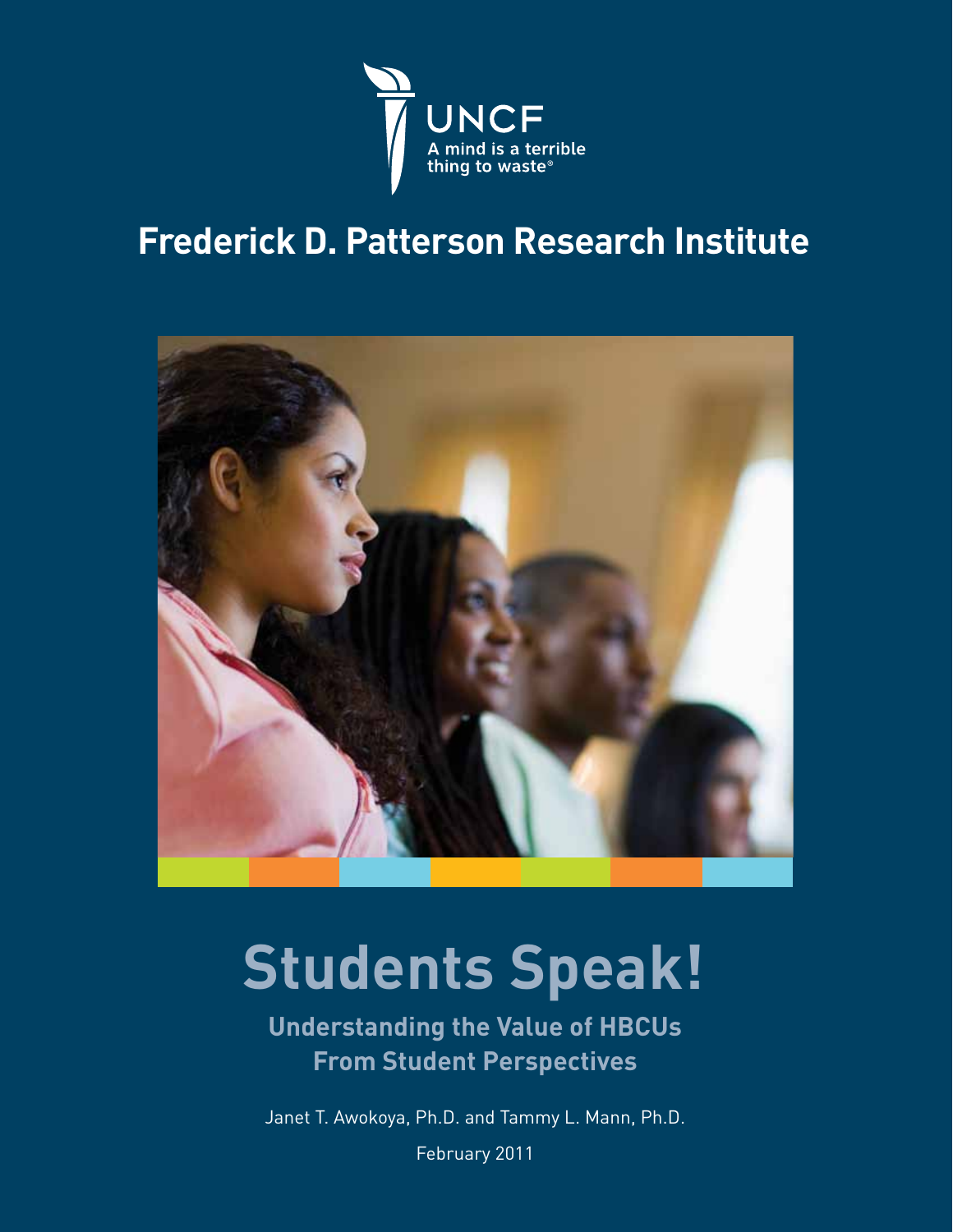Students Speak!: Understanding the Value of HBCUs from Student Perspectives

Janet T. Awokoya, Ph.D. Tammy L. Mann, Ph.D.

© Copyright 2011 UNCF/ Frederick D. Patterson Research Institute

8260 Willow Oaks Corporate Drive P.O. Box 10444 Fairfax, VA 22031-4511

Phone: (703) 205-3400 Fax: (703) 205-3574 Email: fdpri@uncf.org Website: http://www.uncf.org/fdpri

Photo credit: Corbis, Tim Pannell

Suggested citation: Awokoya, J., & Mann, T. (2011). Students speak!: Understanding the value of HBCUs from student perspectives. Fairfax, VA: UNCF/ Frederick D. Patterson Research Institute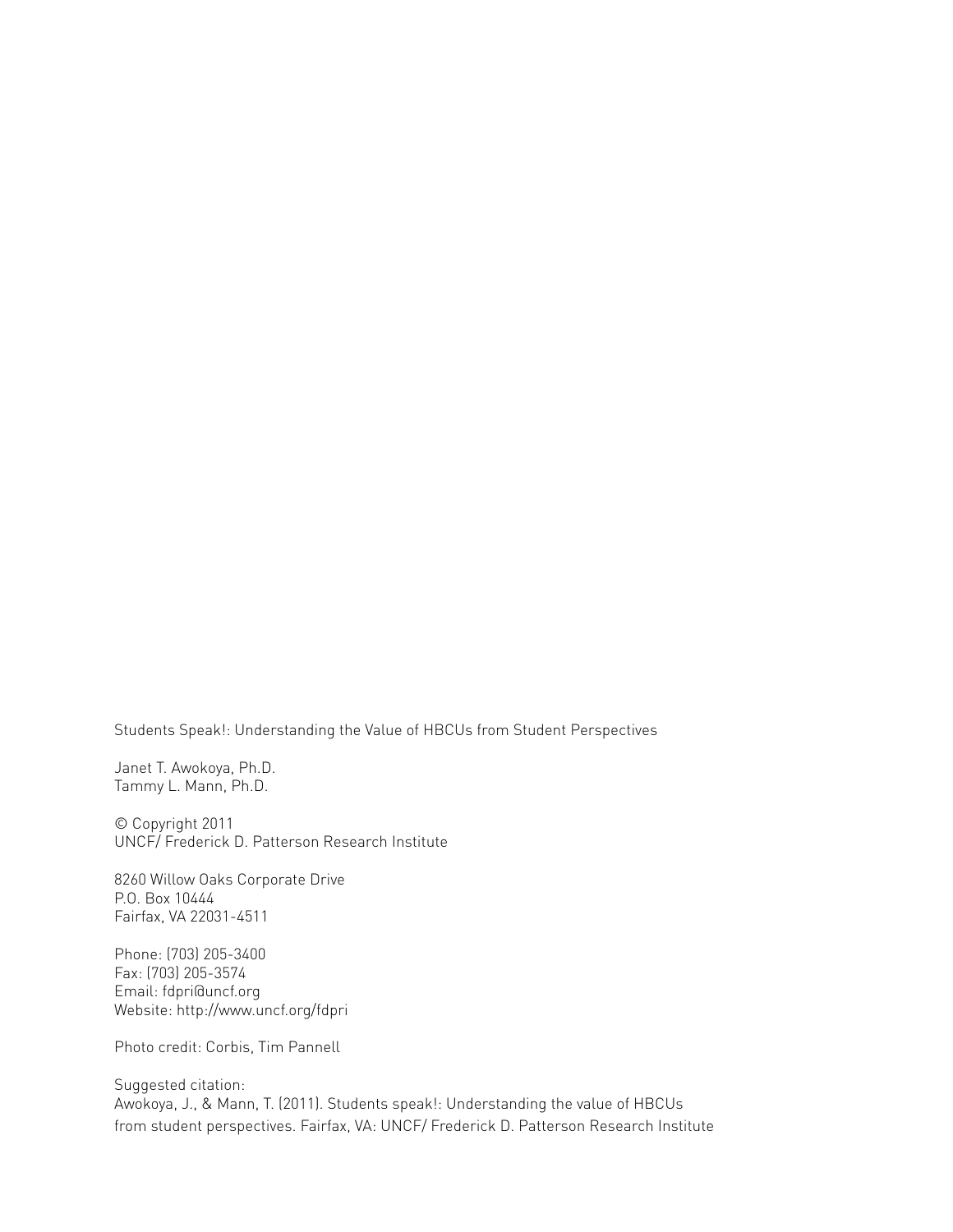

# **Frederick D. Patterson Research Institute**

# **Students Speak!**

# **Understanding the Value of HBCUs from Student Perspectives**

Janet T. Awokoya, Ph.D. and Tammy L. Mann, Ph.D.

February 2011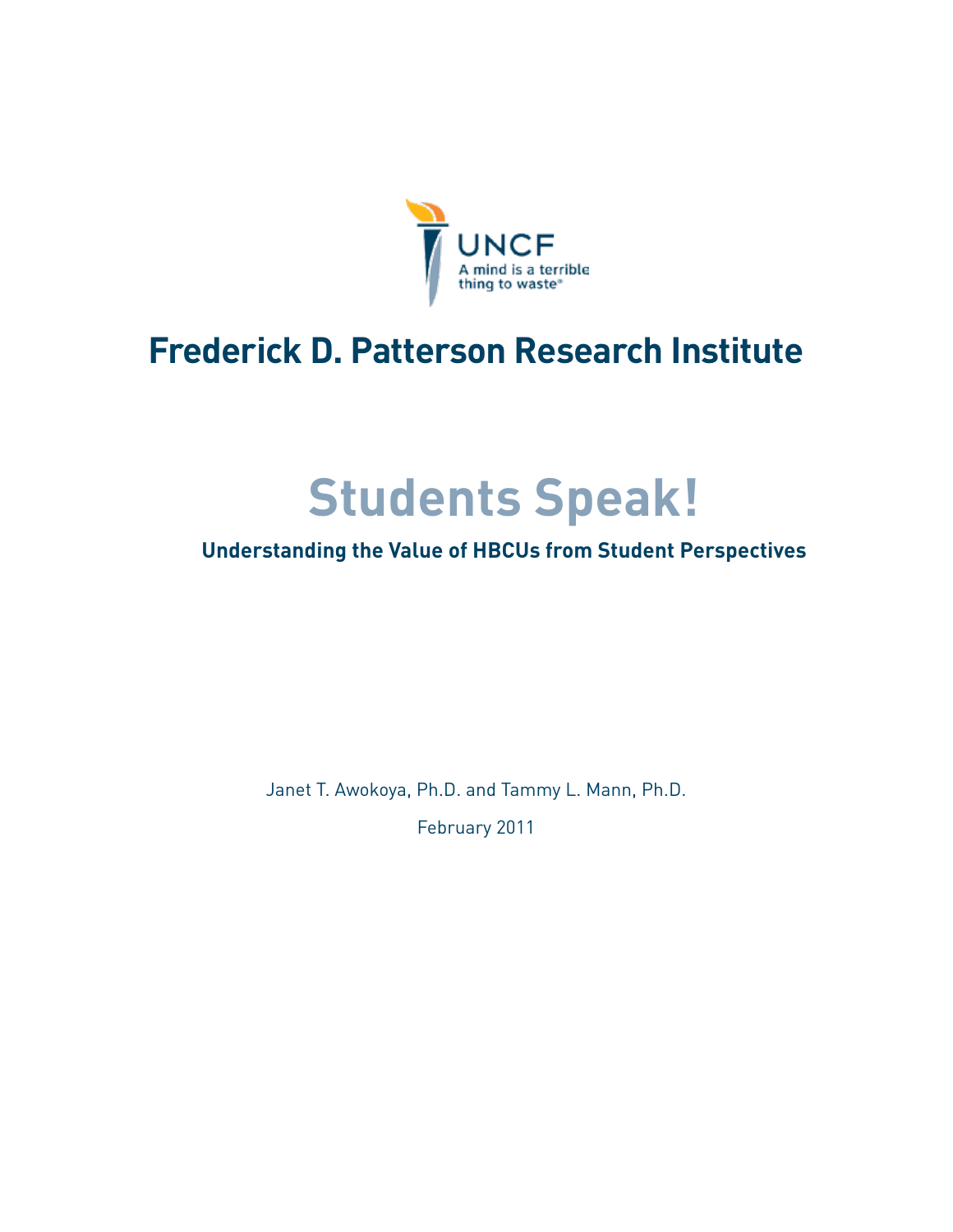

# **Acknowledgements**

This report, partly made possible through a grant from The Andrew W. Mellon Foundation, highlights students' perspectives on their experiences on historically black colleges and universities (HBCUs). We wish to thank the foundation and several people who contributed a great deal of time and effort to this report. In particular, we appreciate the critical insights and content review provided by UNCF colleagues Karl Reid, Louis Barbash, David Richards, Terri Slaughter, Andrea Hernandez, Maryam Ufyani and Annette Singletary. In addition, we are especially grateful to our colleagues at UNCF's Institute for Capacity Building Clarissa Myrick-Harris, Sylvia Carey-Butler, and Felicia Davis, and former staff member Elfred Pinkard, whose work as scholars and practitioners on the campuses of HBCUs was especially insightful. Finally, we appreciate the participants whose willingness to share their personal experiences made this report possible.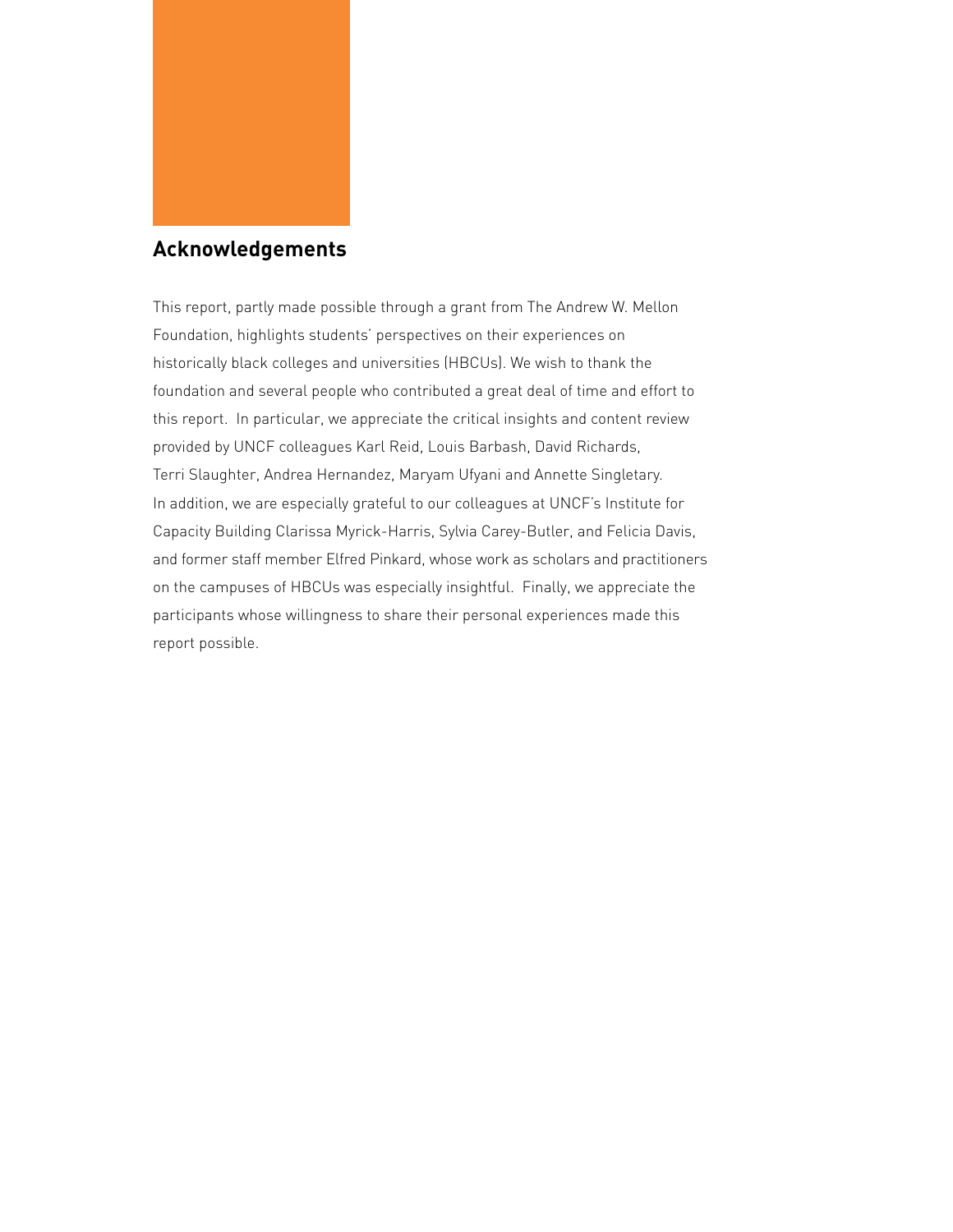# **Table of Contents**

- 7 **Introduction**
- 9 **Methods and Data**
- 10 **About the Participants**
- 11 **Data Analysis**

# **Findings**

## 12 A **Strong Desire for a Sense of Belonging**

 Access to a Small, Welcoming Environment Cultural Empowerment in the College Decision Making Process

# 19 **An Engaged Campus Environment**

 Interpersonally Engaged and Student-Centered Faculty Institutional Diversity and the Mission of HBCUs

# 29 **Conclusions**

- 31 Research
- 32 Practice
- 33 Policy
- 36 **References**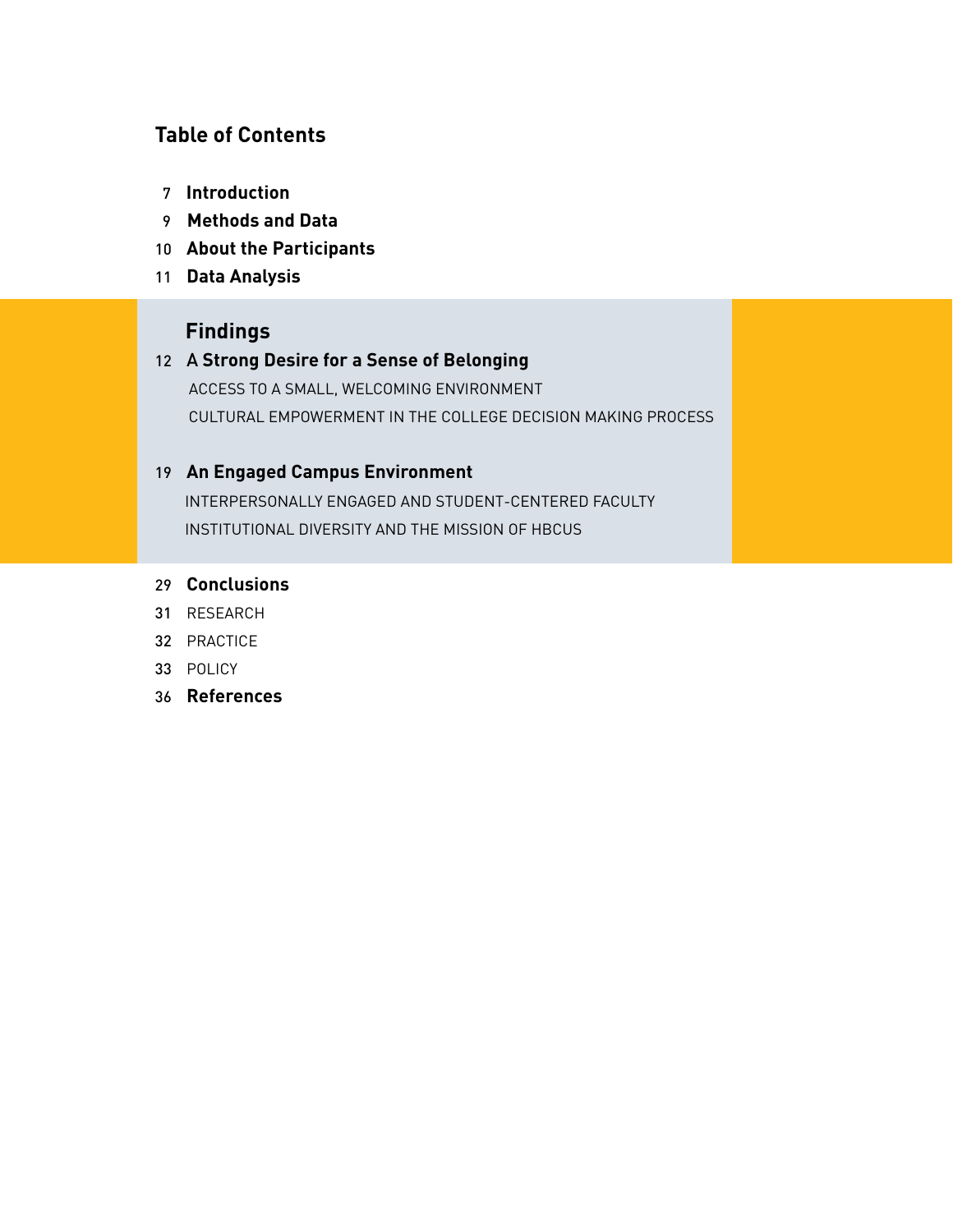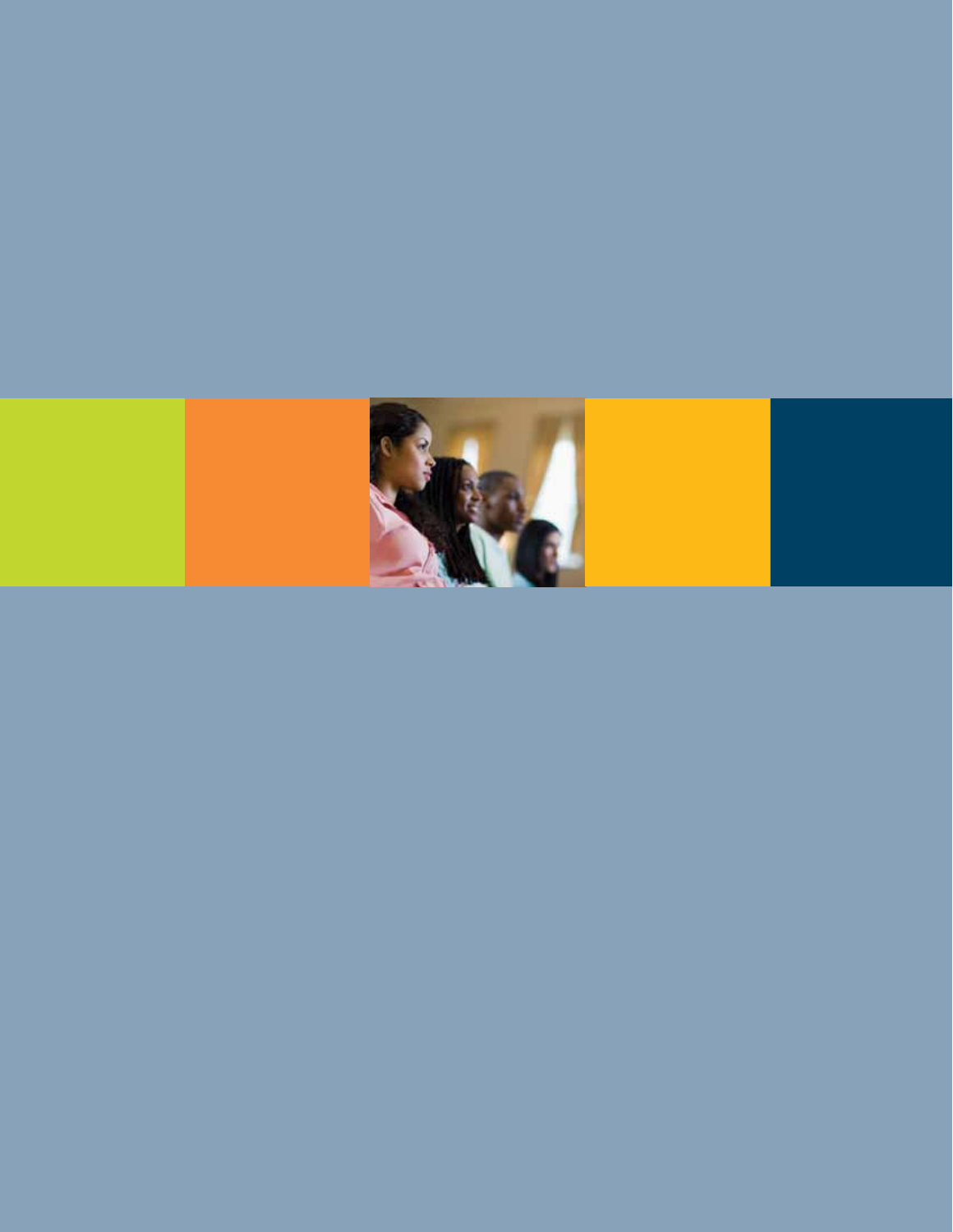# **Students Speak!**

# **Understanding the Value of HBCUs from Student Perspectives**

# **Introduction**

As higher education institutions continue to grapple with the challenge of demonstrating their value in the face of increased pressure to attract, support, and graduate their students, it is important to understand student perspectives; that is, what students themselves say they value in institutions of higher learning. This need to understand the student perspective is true for all institutions—not just historically black colleges and universities (HBCUs). *Students Speak!* is timely in many ways because it provides a window into what students who are currently attending private HBCUs1 have to say about why they chose their respective institutions and what they have valued most about their experiences on these campuses.

The value proposition of HBCUs in the educational experiences of African Americans has been well documented (Allen, 1992; Fleming, 1984; Fries-Britt & Turner, 2002; Gasman, 2008; Outcalt & Skewes-Cox, 2002). Researchers have acknowledged and celebrated HBCUs' rich legacy of supporting and producing social, political, and artistic leaders in U.S. society. First established as the only options available for African Americans pursuing higher education, HBCUs continue to enroll, retain, and graduate a demographically diverse student population, including students with exceptional academic ability and those who are underprepared yet desire to succeed and earn a college degree. Today, over 300,000 students at the undergraduate and graduate levels are pursuing postsecondary degrees at HBCUs. Although HBCUs account for 4% of all 4-year

<sup>1</sup> Includes private HBCUs that are currently members of the United Negro College Fund.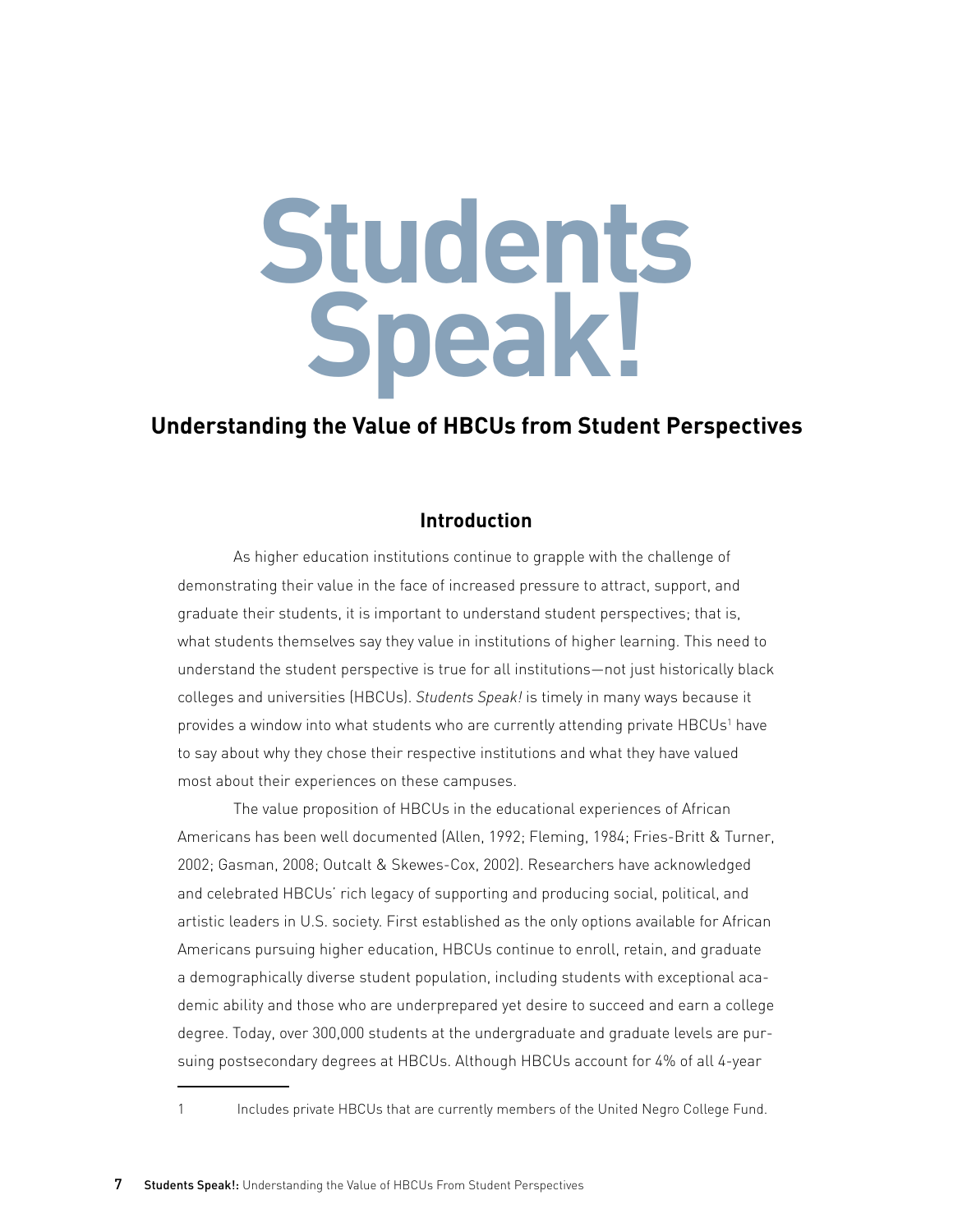institutions, they produce 21% of all bachelor's degrees attained by African Americans (Frederick D. Patterson Research Institute, 2010). Further, they produce 25% of all firstprofession degrees (e.g., medicine, law, dentistry, etc.) awarded to African Americans.

In spite of this impressive track record, for more than 50 years, many within academic and political settings have questioned the need for HBCUs. Indeed, some have suggested that progress made to date on race-related social justice issues leads to the natural conclusion that we are past the point of needing institutions that have successfully served African American students as their primary focus. The term "postracial" is often used to characterize the status of African American progress on this front. Many consider the fact that the United States overwhelmingly elected an African American president as proof positive that we have arrived at a place where we can look past race. While the country has certainly progressed in terms of its attitudes toward minorities, especially African Americans, the reality is that *everyday experiences* of individuals continue to drive how they perceive and act on those perceptions when it comes to making major life decisions, including where they will seek a college education. And those everyday experiences often reveal that issues of race persist.

Gaining perspective on what students have to say about why HBCUs are still relevant is important for reasons that go beyond the obvious benefit to the institutions themselves in recruiting and attracting future students. Very recently, a bright 16-yearold African American male found himself in the center of a media firestorm as he had to publicly defend his decision to attend a historically black university over prestigious Ivy League and highly selective public institutions. In a story in the online magazine *The Root*, which provides commentary from diverse black perspectives, the young man noted that "the criticism has been overwhelming" (Williams, 2010, p. 1). This high-achieving student had a clear sense of the factors that mattered most to him as he made his decision: remaining near home because he was entering college young, maximizing scholarship support, and selecting an institution with an excellent academic reputation in his major of interest. To address the barrage of criticisms he received, the young man posted a note on his Facebook page, explaining his decision with a special focus on academics and the nature of the campus environment he sought. At the end of the story in *The Root,* the young man stated, "When it comes down to it, the family feeling—I didn't feel that at other institutions, because I visited a lot of schools. And this is the only one [where] I felt like I was a part of something larger" (Williams, 2010, p. 2). This young man clearly made his decision based on his own experiences, goals, and needs, not idealized notions about where he would fit best. His experience offers important insight into the challenges that many students may face as they declare their intentions to attend HBCUs.

*"When it comes down to it, the family feeling—I didn't feel that at other institutions, because I visited a lot of schools. And this is the only one [where] I felt like I was a part of something larger."*

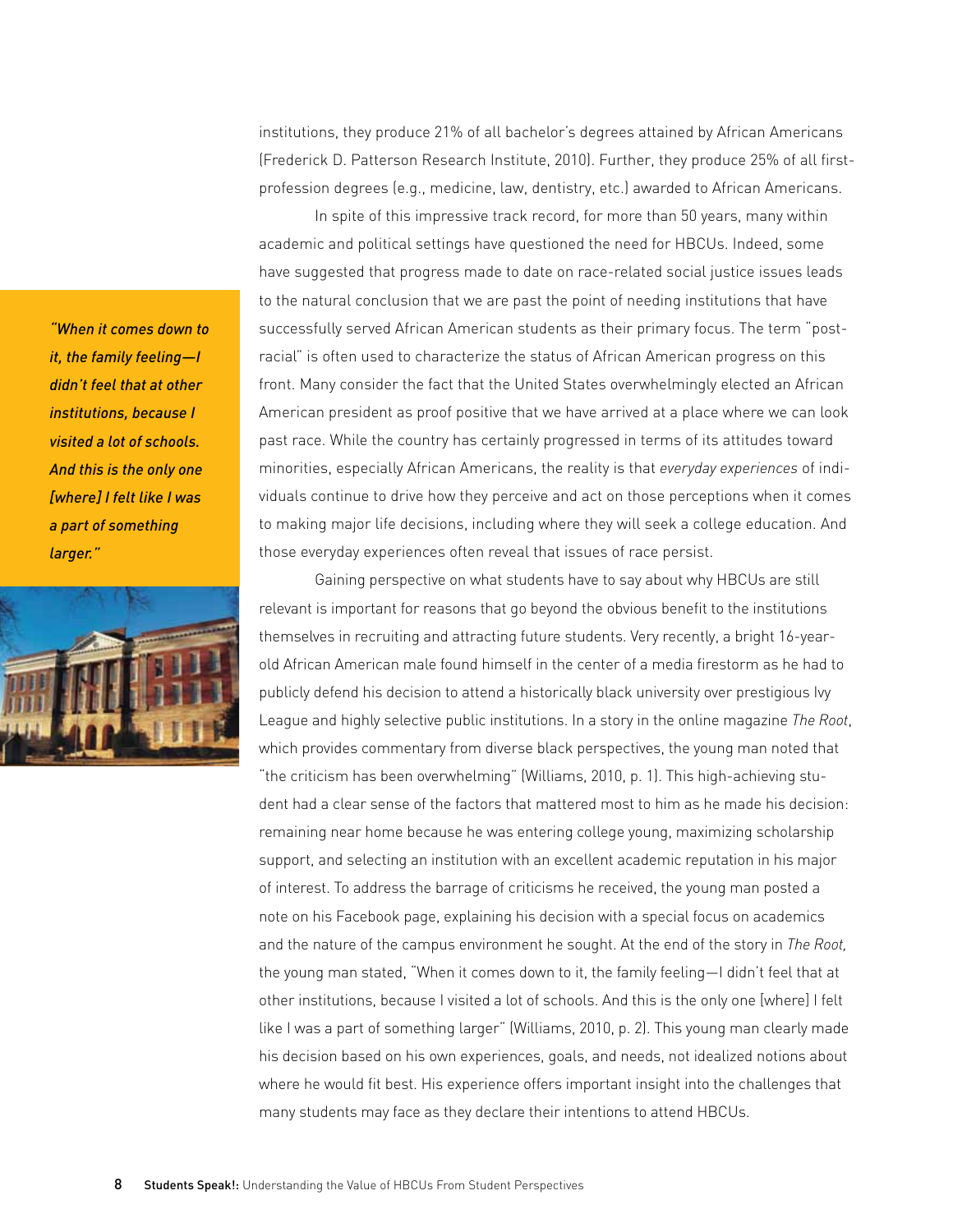Nested within this context of social pressure to attend non-HBCUs, the purpose of this report is to identify and discuss factors that shape students' decisions to attend private HBCUs. This question has relevance for HBCUs and non-HBCUs because African Americans along with other underrepresented minorities are expected to increase their enrollment in postsecondary institutions as a function of their population growth. As institutions of higher education become more intentional in their efforts to

seek input from students about what they value most about their colleges and universities, their efforts may enhance the possibility that more students will feel integrated and connected enough to fully engage in all aspects of campus life, academically

As institutions of higher education become more intentional in their efforts to seek input from students about what they value most about their colleges and universities, their efforts may enhance the possibility that more students will feel integrated and connected enough to fully engage in all aspects of campus life, academically and socially.

and socially. According to researchers, such integration may in turn foster improvement in persistence and graduation rates, assuming that other barriers to completion (e.g., financial issues) have been addressed (Tinto, 1993). Finally, this report and its findings offer additional empirical evidence about what makes HBCUs special and unique in their approach to educating their students—from the students' point of view. Thus, the paramount goals of this report are (1) to identify the factors that contribute to students making the decision to attend a private historically black college or university and (2) to describe students' experiences on their respective campuses.

# **Methods and Data**

The current report stems from a comprehensive assessment that was funded by The Andrew W. Mellon Foundation and completed between May and December 2009. Data generated from the assessment were to be used to inform the work of UNCF's Institute for Capacity Building (ICB), an organization within UNCF's Office of Academic Affairs that focuses on building capacity at higher education institutions serving African American and other underserved students in six key operational areas. The assessment included a comprehensive survey; site visits to member institutions; interviews with presidents, chief academic officers, faculty, staff members, and students; and a series of focus groups. The research resulted in rich data focusing on the challenges and opportunities within the UNCF network of institutions. The findings presented in this report are based on 10 telephone interviews and 1 focus group involving students currently enrolled at a UNCF member institution. Both the telephone interviews and focus group were conducted during fall 2009.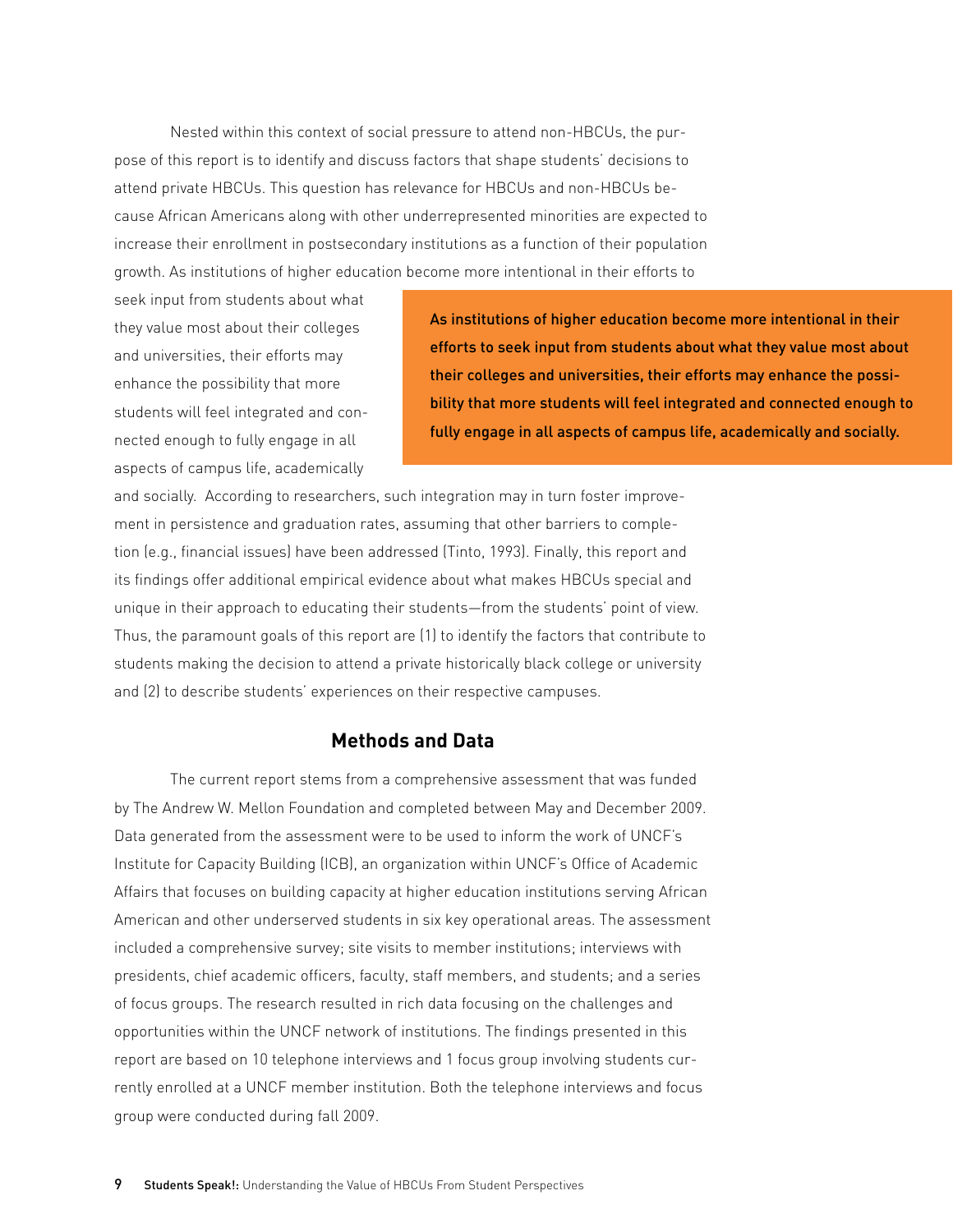## **About the Participants**

Current students from UNCF member institutions were recruited to participate in a focus group or interviews. In all, 10 students participated in the one-on-one, semi-structured interviews, and 13 students participated in the focus group. As noted earlier, the interviews and focus group took place between May and December 2009. All telephone interviews were conducted by the same researcher. A semi-structured interview protocol, with identified probes, was used to guide interviews with each student. Students were selected by each institution. Guidance was not provided about a particular type of student to select, though most institutions selected students who were advanced in terms of their years of study at the institution. Confidentiality was maintained by assigning pseudonyms for participants' names and institutions. Table 1 lists the demographic information for the 10 African American students who participated in the interviews. The only type of demographic data captured for the focus group was the school of origin. Across focus group and interview participants, 41% of the UNCF network was represented.

| <b>Table 1: Demographics of Interview Participants</b> |     |        |                                   |                       |                  |
|--------------------------------------------------------|-----|--------|-----------------------------------|-----------------------|------------------|
| <b>Name</b>                                            | Age | Gender | <b>Major</b>                      | <b>Classification</b> | <b>Residency</b> |
| Simone                                                 | 22  | Female | Sociology                         | <b>Senior</b>         | Off Campus       |
| Jennifer                                               | 24  | Female | Psychology                        | <b>Senior</b>         | Off Campus       |
| Charles                                                | 21  | Male   | <b>Business</b>                   | Junior                | Off Campus       |
| Kyana                                                  | 22  | Female | Psychology                        | <b>Senior</b>         | <b>On Campus</b> |
| Chante                                                 | 19  | Female | Marketing                         | Sophomore             | Off Campus       |
| Tamara                                                 | 21  | Female | Elementary<br>Education           | <b>Senior</b>         | Off Campus       |
| Karl                                                   | 22  | Male   | <b>Business</b><br>Administration | <b>Senior</b>         | On Campus        |
| Robert                                                 | 22  | Male   | Mass Media and<br>Communication   | Senior                | <b>On Campus</b> |
| Jamal                                                  | 20  | Male   | Marketing                         | Junior                | Off Campus       |
| Nathan                                                 | 21  | Male   | <b>Biology</b>                    | Senior                | On Campus        |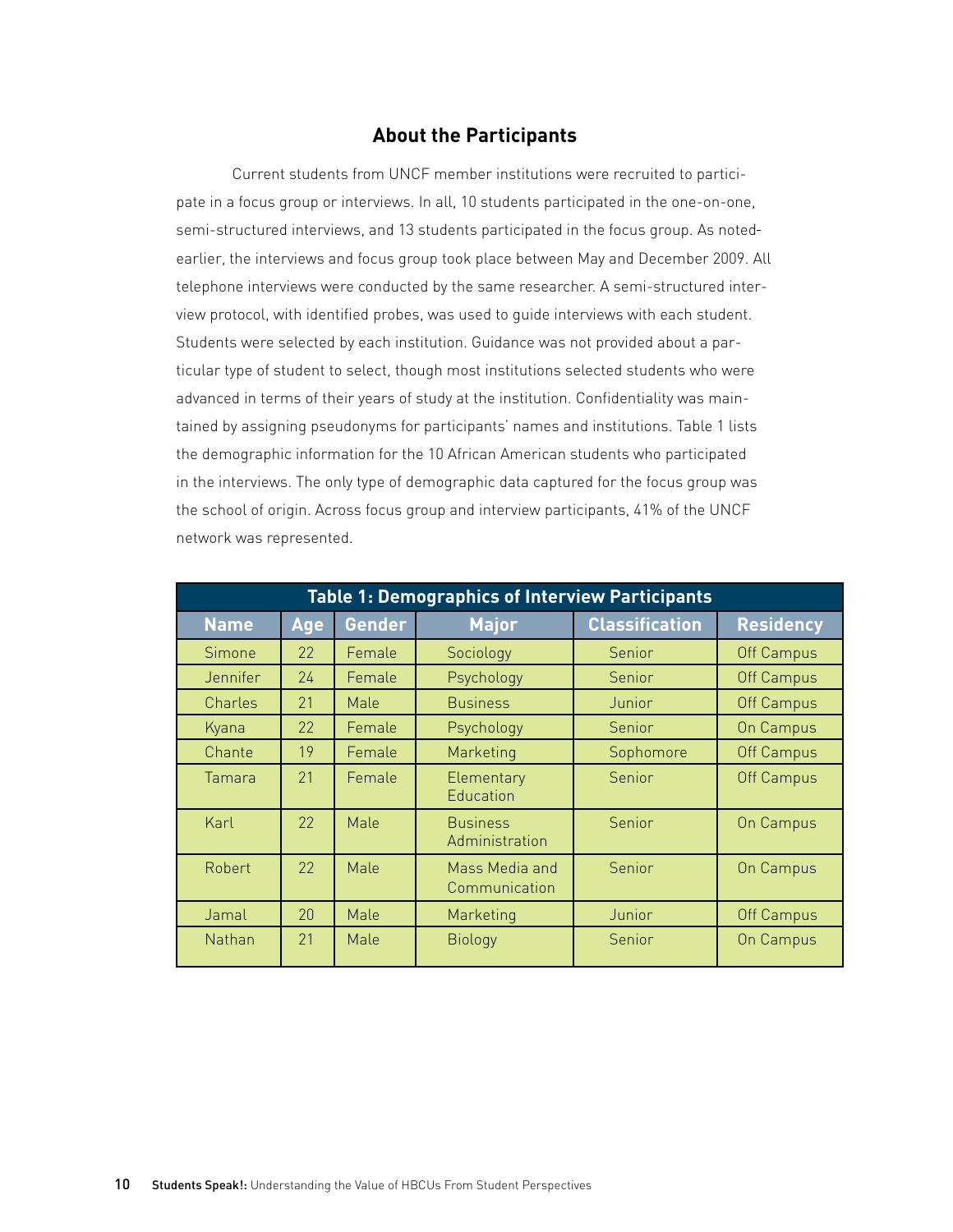## **Data Analysis**

All qualitative data were converted to text files. Interviews and focus groups were recorded and transcribed verbatim, in their entirety. As the first step in the analysis, all transcripts and notes were read in their entirety; transcripts were read while listening to the interview audio to ensure accuracy. Then the text files were uploaded into Nvivo, a qualitative data analysis software package used to organize, manage, retrieve, and code data.

Data were first coded using deductive and inductive strategies. Deductive codes, drawn from previous studies, were used to capture factors and experiences that have been found to influence the college experiences of students attending HBCUs. Inductive codes captured experiences that were significant to the participants themselves, which, at times, were not accounted for in existing literature (Maxwell, 1996). We looked for patterns among the codes both within and across participants' data.

In the second iteration of coding, the codes were collapsed. This process involved discussions with colleagues to determine which codes were most relevant and contributed greatly to the research questions. Next, a constant comparison analytic approach was used in which "each incident in the data is compared to other incidents for similarities and differences" (Strauss & Corbin, 1998, p. 79), both within and across participants.

As a final step in codifying these data, we arranged the patterns into broader preliminary categories and placed them on matrices. Collaborative discussions with colleagues were used to examine the validity of the patterns identified and categories developed. Murphy (1980) argues that feedback from a neutral colleague is helpful in uncovering biases, identifying discrepant data, and sharpening arguments that researchers steeped in the analysis may not readily see. The final steps of data analysis involved determining themes to further explain the phenomenon.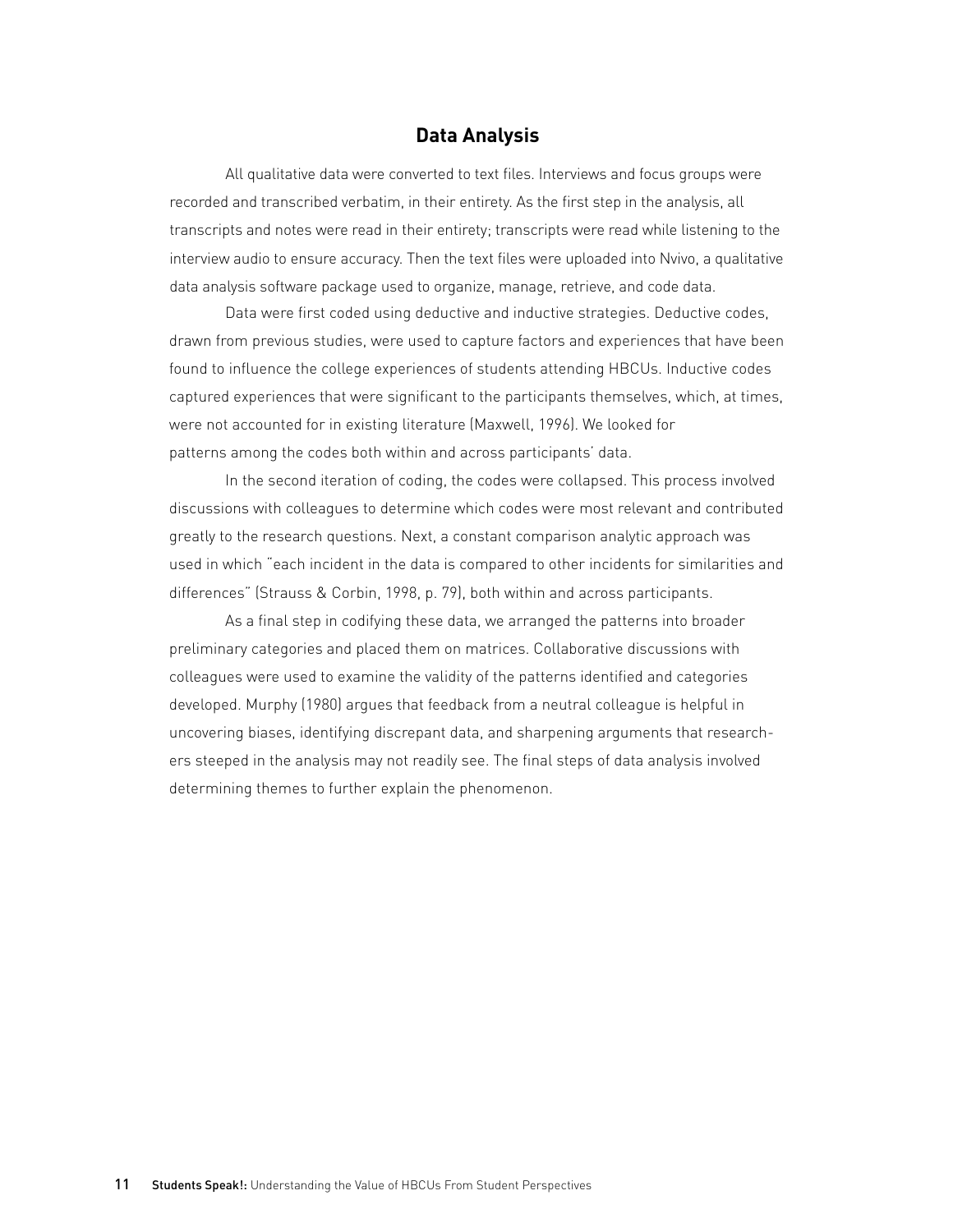# **Findings**

The data from this study corroborate existing literature about what students value most about their experiences on their respective campuses and shed light on factors that influenced their decision to attend a private historically black college or university. In the first section of the findings that follow, we discuss factors that influenced participants' choice of institution. Many of the comments shared by students focused on the need to feel connected—a sense of belonging—as an important driver influencing the decision to attend their institution of choice. Students spoke of their need to feel welcomed at their institutions and identified institutional characteristics that facilitated their abilities to adapt.

In the second section, we highlight findings that students noted had a significant impact on their growth and development, academic and otherwise. Comments articulated by students focused largely on the campus climate and experiences on their campuses. The students described how meaningful relationships with faculty and the ethnic and academic diversity on their campuses enhanced their academic engagement and sense of self.



# **A Strong Desire for a Sense of Belonging**

The interviews and focus group revealed a thoughtful process that students had used, demonstrating that they chose their respective institution because of various tangible and intangible opportunities they felt were not available at non-HBCU institutions. Some influencing factors that students mentioned included the school's reputation, culture, and history; noteworthy alumni; outreach programs; and financial aid awards. Of course, these are typical considerations for any student attempting to make informed decisions about where to attend college. However, a major precollege consideration echoed by nearly all of the participants in this study centered on a need to feel a sense of belonging at the chosen institution. Students identified two particular college considerations that they believed satisfied their need for belonging and ultimately influenced their decision to attend their respective HBCUs: access to a small, welcoming college environment and the opportunity to feel culturally empowered.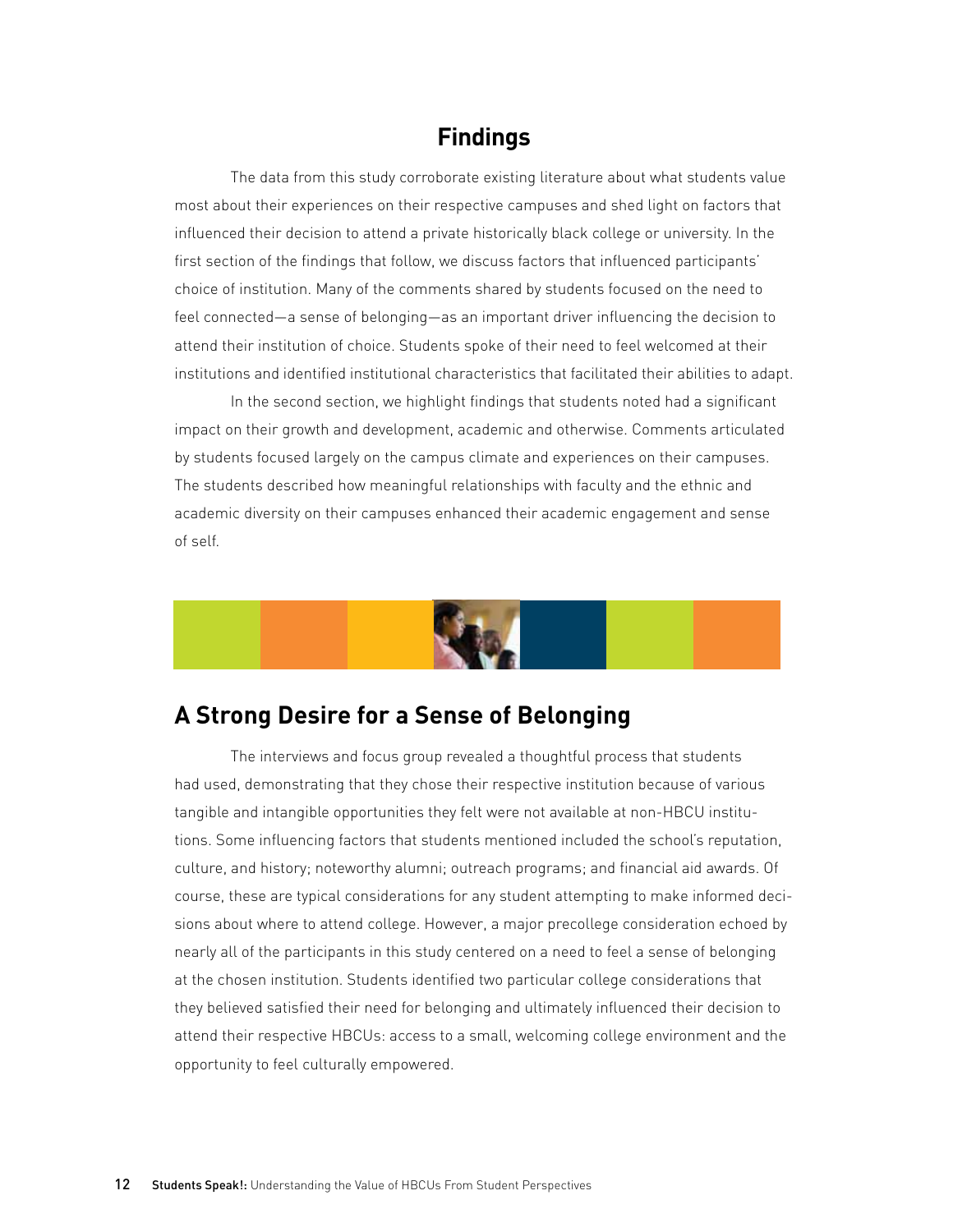#### **Access to a Small, Welcoming College Environment**

Woven throughout the respondents' comments was a clear expression of their need to feel a sense of belonging to their institutions (Pascarella & Terenzini, 2005). Students clearly stated that their reason for enrolling in their respective institution was primarily based on the fact that they felt welcomed and that the institution matched their individual and academic needs. Research suggests that students who feel socially and academically connected to and supported by their institutions are more likely to persist (Tinto, 1993). In this study, the participants often sought and were attracted to opportunities to cultivate a sense of belonging at their institutions, and their perception was that the institution they chose would help them achieve these desires. In cases where they had not found the connection that they needed from the school, particularly during the college tours, students were deterred from enrolling.

More specifically, all of the students who were interviewed clearly articulated that during their college search process, they were looking for a family-oriented college environment in which they would feel nurtured, supported, and known by their professors and administrators. A common statement from interviewees was, "I did not want to be another number," which implies that students wanted their presence on campus to be valued and validated. Small school environments naturally promote active faculty, staff, and student interactions (Kuh & Umbach, 2005). HBCUs in particular are well-known for providing small student-to-faculty ratios that allow students to feel supported in their academic endeavors. In the 2007–08 academic year, the average enrollment size of UNCF member institutions was 1,379 undergraduates as compared with 1,908 for all other 4-year private institutions.<sup>2</sup> In the following quote, Simone, one of the students interviewed, aptly states that, during her search to find the ideal college, she found that the HBCU experience would provide her with the small college environment and academic opportunities that she desired:

Simone: I wanted to enroll in Brooksville College because I wanted to attend a small college that would allow me to really … thrive. I wanted to know my professors, I wanted to have small classes, and I also wanted an institution that was known for academic excellence. And I started looking at historically black colleges, and of the historically black colleges that I considered, Brooksville College definitely emerged as number one just because of its reputation for producing women … women who serve.

Data from U.S. Department of Education, National Center for Education Statistics, Integrated Postsecondary Education Data System, 2007 enrollment data, analyzed by Frederick D. Patterson Research Institute.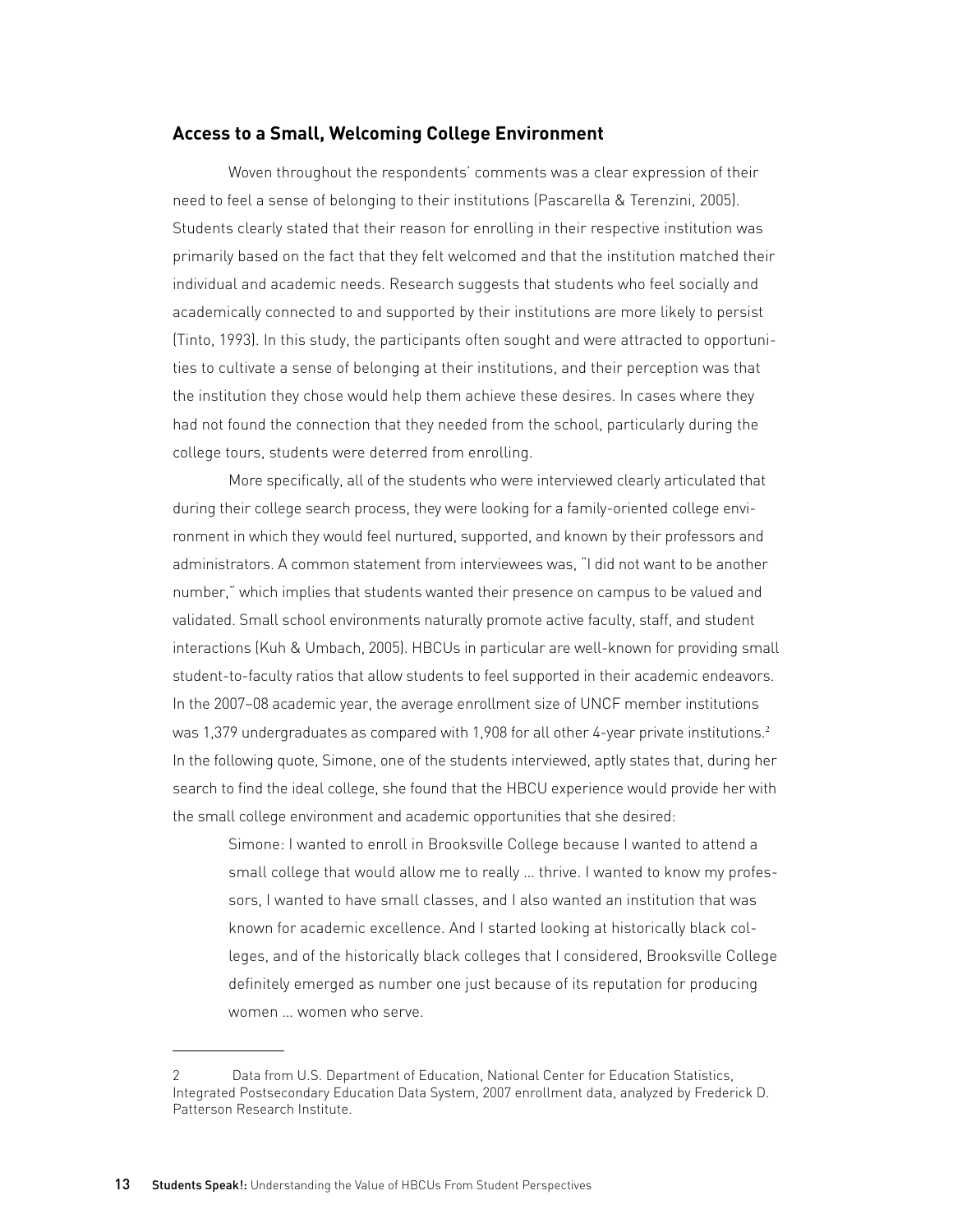The respondents' mention of their desire to attend small, family-centered institutions not only speaks to the value they place on feeling welcomed and accepted on college campuses but also to the potential positive influence of a convivial environment on students' academic achievement. Moreover, students who were interviewed also noted that small class sizes and an institution's reputation for academic excellence were reasons that they chose to enroll in HBCUs (Myrick-Harris & Nagel, 2011). It is worth noting that research shows that African American students attending predominantly white institutions (PWIs) often feel socially and culturally alienated and disconnected on campuses, which can ultimately adversely impact academic performance (Fries-Britt & Turner, 2002).

Many students were acutely aware of the relationship between institutional fit and academic performance and, as a result, used college visits and tours to further explore their options. For several participants, college tours provided an opportunity for students to see and feel the family environment "in action." Students revealed that it was during these tours that their decision to attend a particular institution was cemented.

Kyana: Well, when I toured the different schools, I came and toured Stonegate College, Brooksville College as well as Glades University. And Twins College was more welcoming. And the tour guides, they looked like they wanted to see me there … I felt like I was part of the school even though I was just on a tour.

Another student commented on the coldness she felt when she toured a non-HBCU. Dawn: Like when we went to Old Hickory State College to do a tour to talk to some of the professors. We were like, we don't even go to this school yet and you can't even talk to us. So it was a different environment. You can really see a difference.

 The lukewarm reception that this student encountered during her visit to a non-HBCU deterred her from enrolling in that institution. Likewise, other participants in the study commented that the manner in which they were received at HBCUs during their tour compelled them to apply and eventually enroll in their particular institutions. They explained that during college tours, they looked for evidence of a home-like environment, student involvement, and faculty engagement. One student reported:

Nicole: I believe the main reason was because it was a … homelike atmosphere.… When I went there, I took a look at the classes and the students. I liked the involvement that the students had, it was personal, it was easy to have access to your teachers, it was a lot of one-on-one care, and I liked that.

While small, family-oriented college settings promoted a sense of belonging for

*"And the tour guides, they looked like they wanted to see me there … I felt like I was part of the school even though I was just on a tour."*

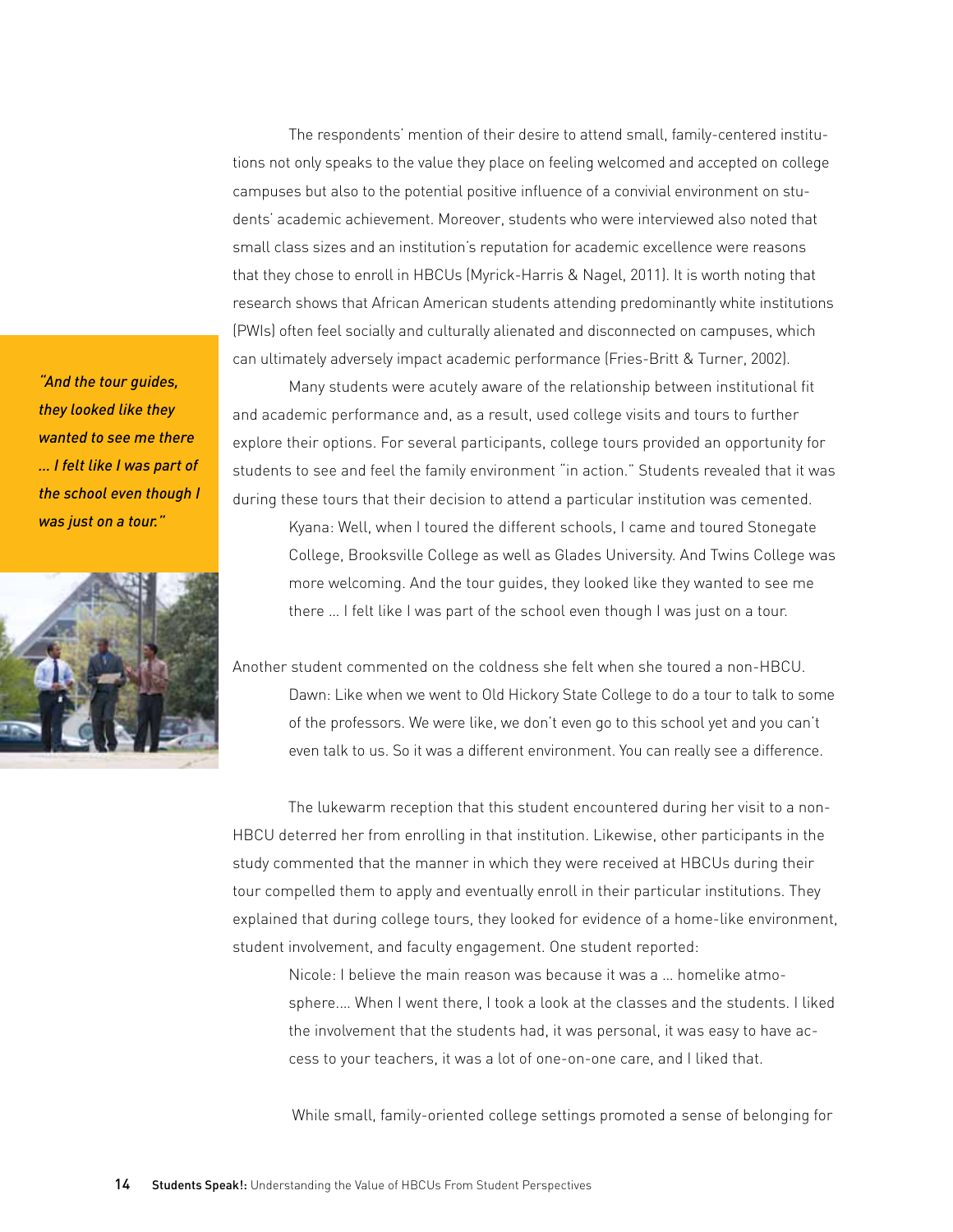participants and served as a driving factor in their choosing to attend an HBCU, another major theme that emerged from students' college decision-making process was the need to feel culturally empowered.

#### **Cultural Empowerment in the College Decision-Making Process**

Freeman and Cohen (2001) explain that, for underrepresented groups, a strong sense of cultural empowerment informs their understanding of their abilities to achieve. Particularly in educational settings, individuals who are culturally empowered possess a sense of pride and psychological comfort that helps to reduce feelings of alienation, disenfranchisement, and hopelessness. In their study, Freeman and Cohen (2001) outlined two major characteristics of culturally empowered people: (1) they understand the importance of their history and heritage and (2) they take pride in the accomplishments of those in their racial and cultural groups. While many African American students choose HBCUs because the cultural awareness mirrors that of the institutions and communities in which they were raised, this study shows the students' desire to feel culturally empowered primarily manifested itself as a result of their precollege racial environments that did not validate their racial identity.

### *Precollege Racial and Cultural Environment*

Research shows that African American students who choose HBCUs are often motivated by three desires: (1) to be in environments with people who look like them, (2) to be in environments devoid of racism, and (3) to explore their cultural roots (Allen, 1992; Freeman, 1999). These incentives particularly motivate those who have been disconnected from their culture (Freeman, 1999). The majority of the participants in this study commented that they attended predominately white elementary and secondary schools, and within these contexts, they often felt like the minority, socially and culturally. Jackie, a participant in the focus group, shares her experience about the demographic makeup of her high school: "my school was … all White … like the amount of African Americans was minimal." Students who had similar experiences explained that, in their college considerations, they were very intentional about choosing an institution with a sizable number of people of color.

For several research participants, the desire to attend a historically black institution was shaped by experiences with blatant racism or by limited exposure to information about their culture and heritage in formal educational settings. Lauren recounts her experiences in her high school: "Racism was everywhere, like it was scary." As a result of her experiences with racism, she sought a predominately black school for her post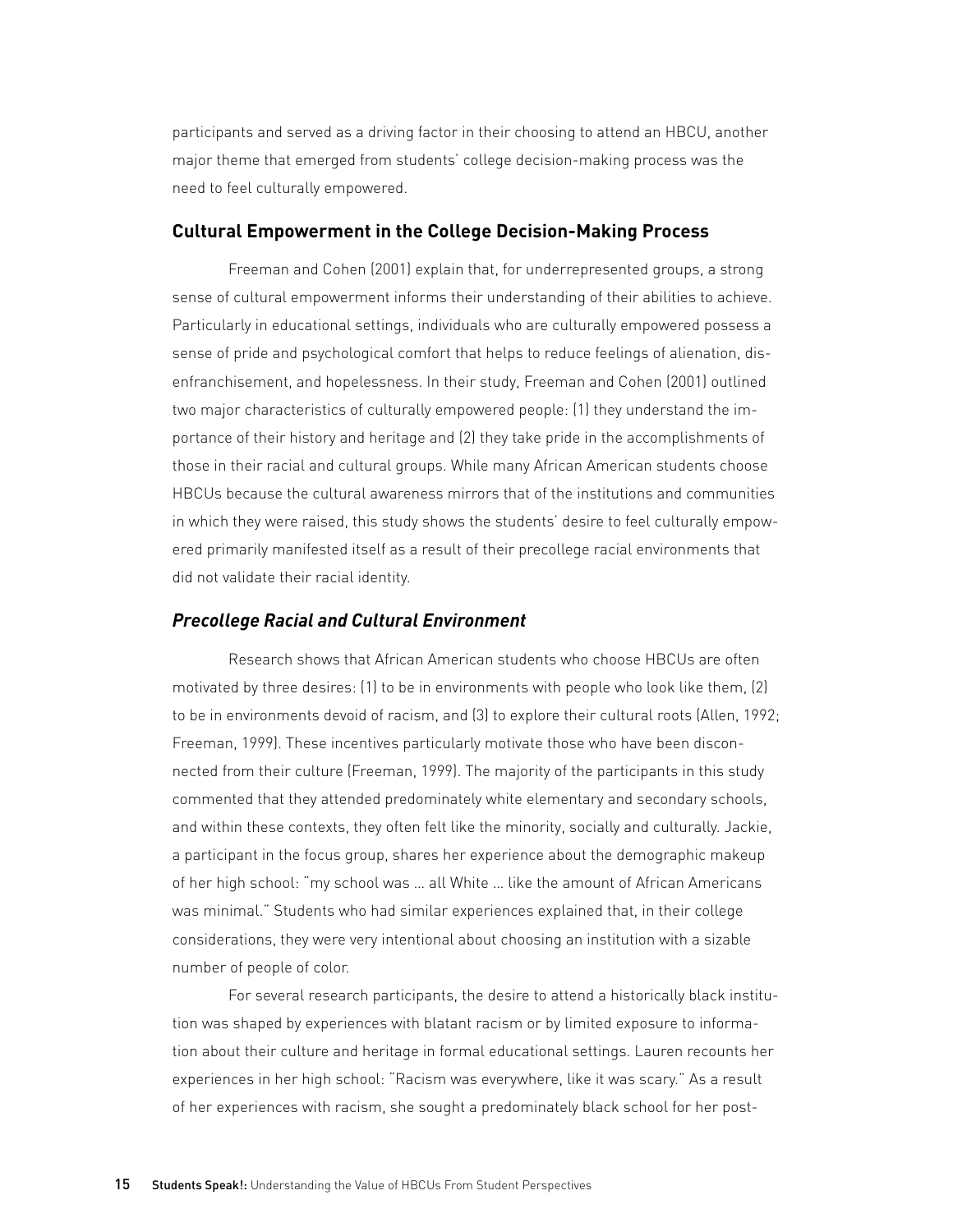secondary education. She stated emphatically, "I wanted to go to a HBCU." This student's reaction is not uncommon for African Americans and other students of color who have experienced racism either individually or as a result of institutional racism. The social dynamics faced by minority youth in predominately white settings often compels them to search for spaces and interactions where the threat of racism is absent (Tatum, 1997). Attending an HBCU as a postsecondary option allows them to benefit from positive, cultural experiences around being black that they may not have received during their formal elementary and secondary education experiences.

The opportunity to explore their cultural roots is another major reason students decide to attend an HBCU. This motivation is especially a factor if the opportunity for true cultural engagement did not exist during prior formal educational experiences. Several students discussed how their schools did not allow them opportunities to fully explore their African American history or culture. Several male students clearly articulated that, as a result of their lack of exposure to their cultural roots, they had selected their respective institutions because of "the fact that it is an HBCU" and because they wanted to "benefit from their culture." Quinton, a student in the focus group elaborates:

Quinton: I made a decision to come after the experience that I had at a predominantly [white] institution in order to embrace my own history, heritage, and everything that has gone into making us who we are.



*who we are."*

 *" I made a decision to come after the experience that I had at a predominantly [white] institution in order to embrace my own history, heritage, and everything that has gone into making us* 

> Confirming the argument posed by Freeman and Cohen (2001) about the importance of cultural empowerment, these students' statements reflect the idea that, when an individual is physically or educationally disconnected from their culture or heritage, there is a degree of disequilibrium that creates a feeling of marginalization. This phenomenon has been cited as an experience that many African American students encounter in our current school system (Delpit, 2006). While some schools have been successful in facilitating inclusive educational processes for students of color (Banks, 1997), the general process of implementing a truly multicultural pedagogy has not yet been achieved in our current educational system (Goodwin, 2002). Historically, students of color have been denied the opportunity to comprehensively explore their histories within U.S schools. In fact, several researchers have reproached curriculum developers and educators for providing limited historical information about people of color in the United States and internationally (Ladson-Billings, 1999; Sleeter, 2001).

> Students in the study revealed that they were in search of perspectives and ideologies that were more closely aligned with their own personal, cultural, and racialized experiences. Psychologist and educator Beverly Tatum (2007) speaks to the importance of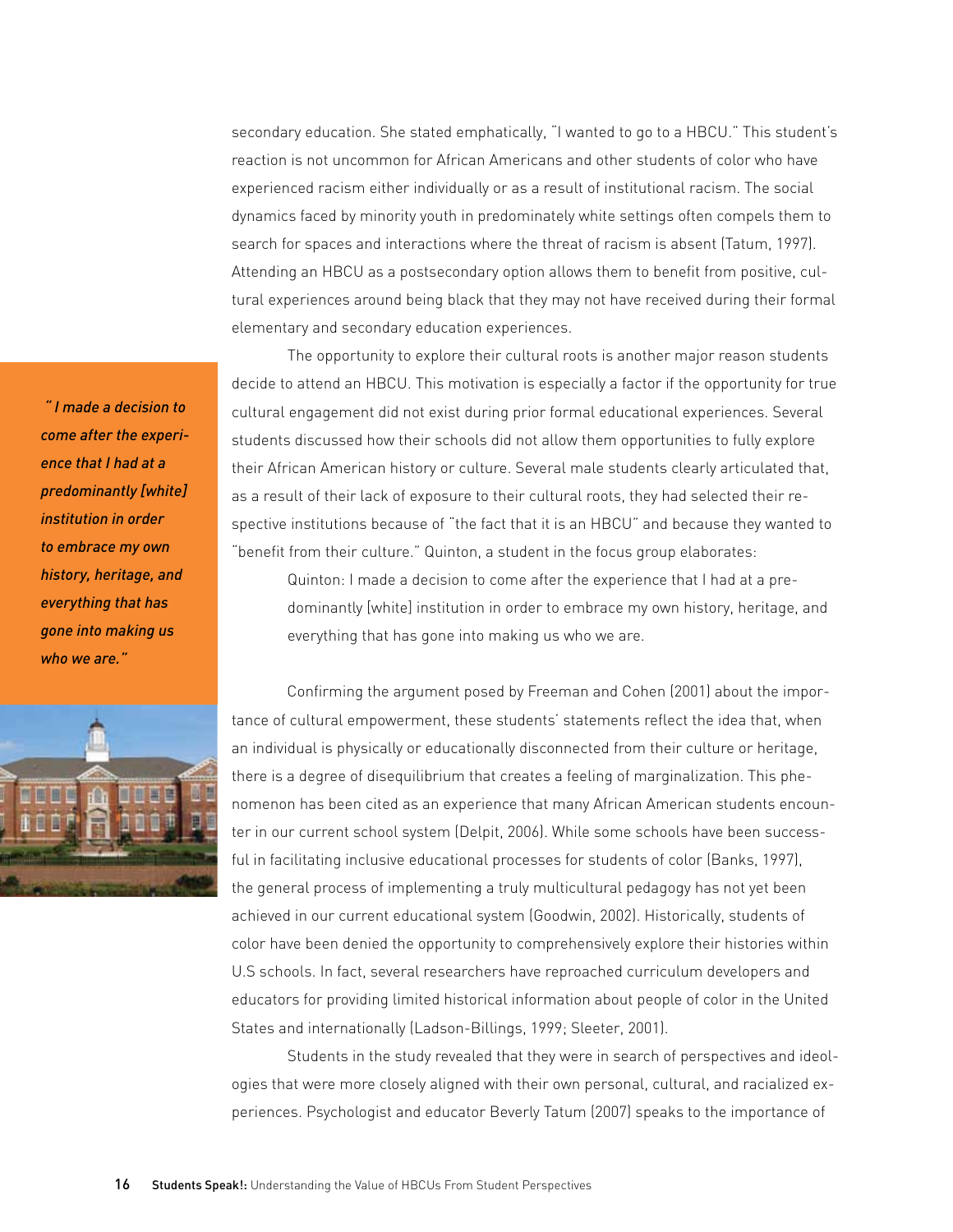teachers positively reinforcing students' identities and experiences within the classroom context: "Affirming identity is not just about being nice—it is about being knowledgeable about who our students are, and reflecting a story that resonates with their best hope for themselves" (p. 31).

This study's findings support Tatum's recommendation. During the focus group, participants engaged in a lively discussion about the opportunity that they believed HBCUs would afford them to explore black experiences from historical and contemporary perspectives that rang true for them. One student in particular agreed:

Jackie: If you went to other institutions you can learn African American history. Still … it's just that the professor being at a black institution might teach that content in a different way or might be able to relate to you better.

This student's comment speaks to the importance of making historical content relevant and real in the lives of the students. This priority is particularly important for students of color because their histories have traditionally been ignored or distorted in historical research and teaching. This student and many others in the focus group believed that African American history at an HBCU would be taught with a command, awareness, and sensitivity around racial and cultural perspectives that non-HBCUs may not offer. Another idea that this comment introduces is the absence of racial pressure on HBCU campuses. Black students at PWIs may face minority status pressures. In such environments, these students' personal opinions are viewed as automatically representing the opinions of all African Americans, thus reinforcing the idea that a singular perspective is easily taken to represent "the race" as opposed to one point of view, or one frame of reference that does not represent a comprehensive point of view. Within these racially based dialogues, Blacks often make a conscious effort to move cautiously in explaining their perceptions and experiences, limiting their ability to fully engage in academic content.

Another theme that surfaced, but was not consistently reflected by all students, involved the role of spirituality in students' educational lives. A few students in the focus group shared that their decision to enroll in their institution was related to a deep sense of the appreciation they had for the Christian values upheld by their colleges. According to these students, they saw their faith as an important dimension to consider in seeking the right fit with an institution. As we continue to understand the relevance and importance of HBCUs in the 21st century, researchers must ask questions in intentional ways to better understand the role spirituality and religion play in students' college choice process and in their educational lives. Because many HBCUs were founded by religious institutions, and some have maintained their faith perspective as a strong aspect of the

*"If you went to other institutions you can learn African American history. Still … it's just that the professor being at a black institution might teach that content in a different way or might be able to relate to you better."*

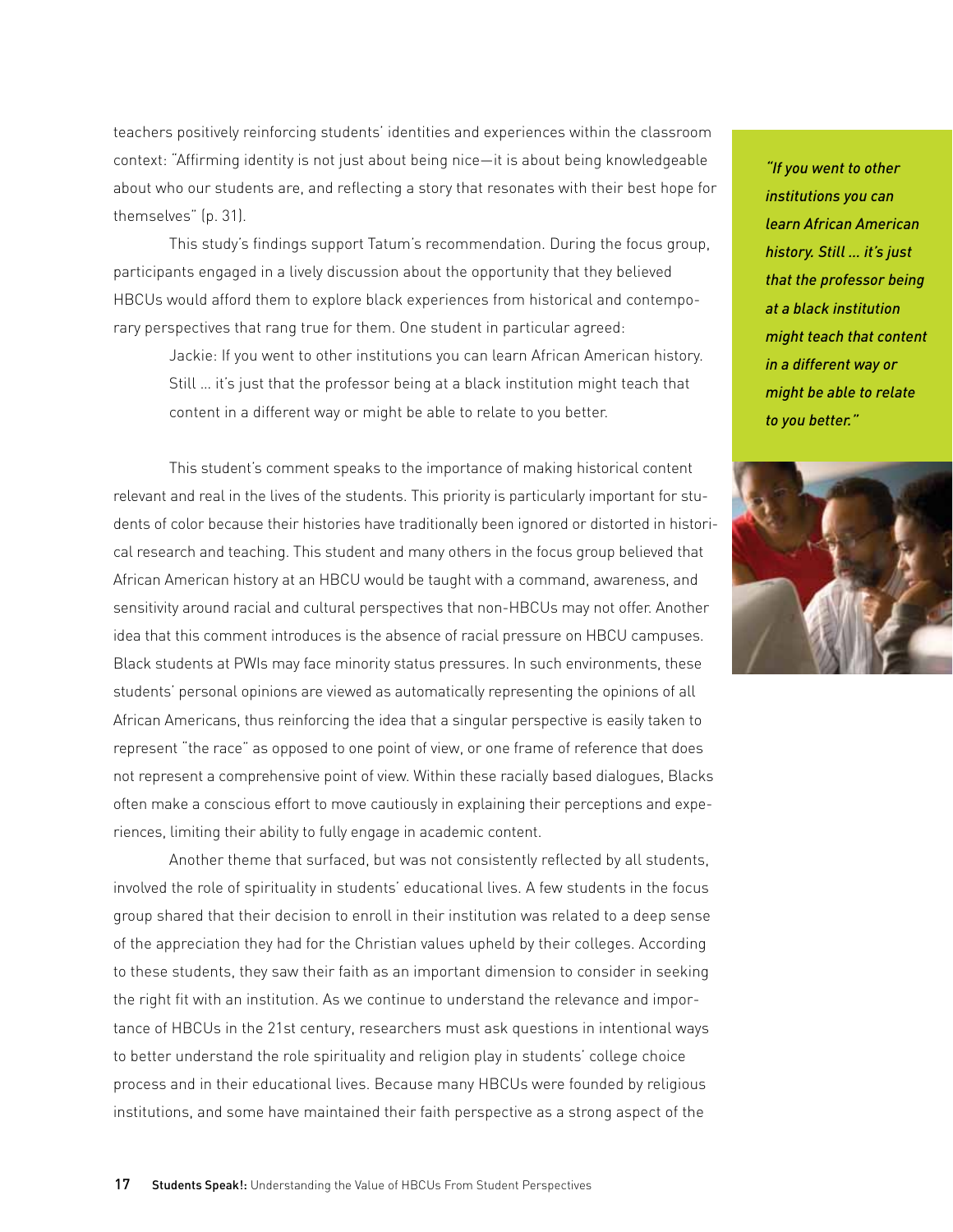institution's identity and mission, this factor had an influence on college choice for a select group of students.

As revealed in this section, many research participants made a conscious decision to attend an HBCU because of their desire to attend small, family-oriented institutions that would reflect their values, acknowledge their cultures and histories, and promote a sense of belonging that many did not experience in their precollege educational experiences. These findings run counter to the current national discourse on HBCUs that suggest history, culture, and tradition have no contemporary sway over the current college-going population. On the contrary, the majority of the research participants clearly expressed that history, culture, and tradition mattered within their educational context because it helped to foster a sense of belonging that they believed would not be available in non-HBCU settings and that had been absent in their K–12 education experiences.

Furthermore, these findings suggest two noteworthy ideas about HBCUs. The first idea is that, as students pursue their academic studies, HBCUs can be instrumental in providing an opportunity for them to delve more deeply into the social and historical contexts that shape the experiences of African Americans. Such exposure can be beneficial

…as students pursue their academic studies, HBCUs can be instrumental in providing an opportunity for them to delve more deeply into the social and historical contexts that shape the experiences of African Americans.

for African American students who have not had an opportunity to explore their history, just as it can be for other racial and ethnic groups interested in a broader understanding of American history. Second, HBCUs can be instrumental in helping more PWIs and

minority-serving institutions enhance their campuses to more effectively address issues that hinder the sense of connection and engagement African American students experience on their respective campuses. Findings in this section make clear that ideas students have about their racial identity are important drivers that influence choice and comfort on a college campus. Institutions that understand this reality are likely to be ahead of the curve in cultivating and developing the academic and social potential of their students.

In this section, we have highlighted factors that influenced students' decisions to attend an HBCU. We now turn our attention to experiences they have on HBCU campuses, experiences that add further perspective about the unique attributes of these institutions.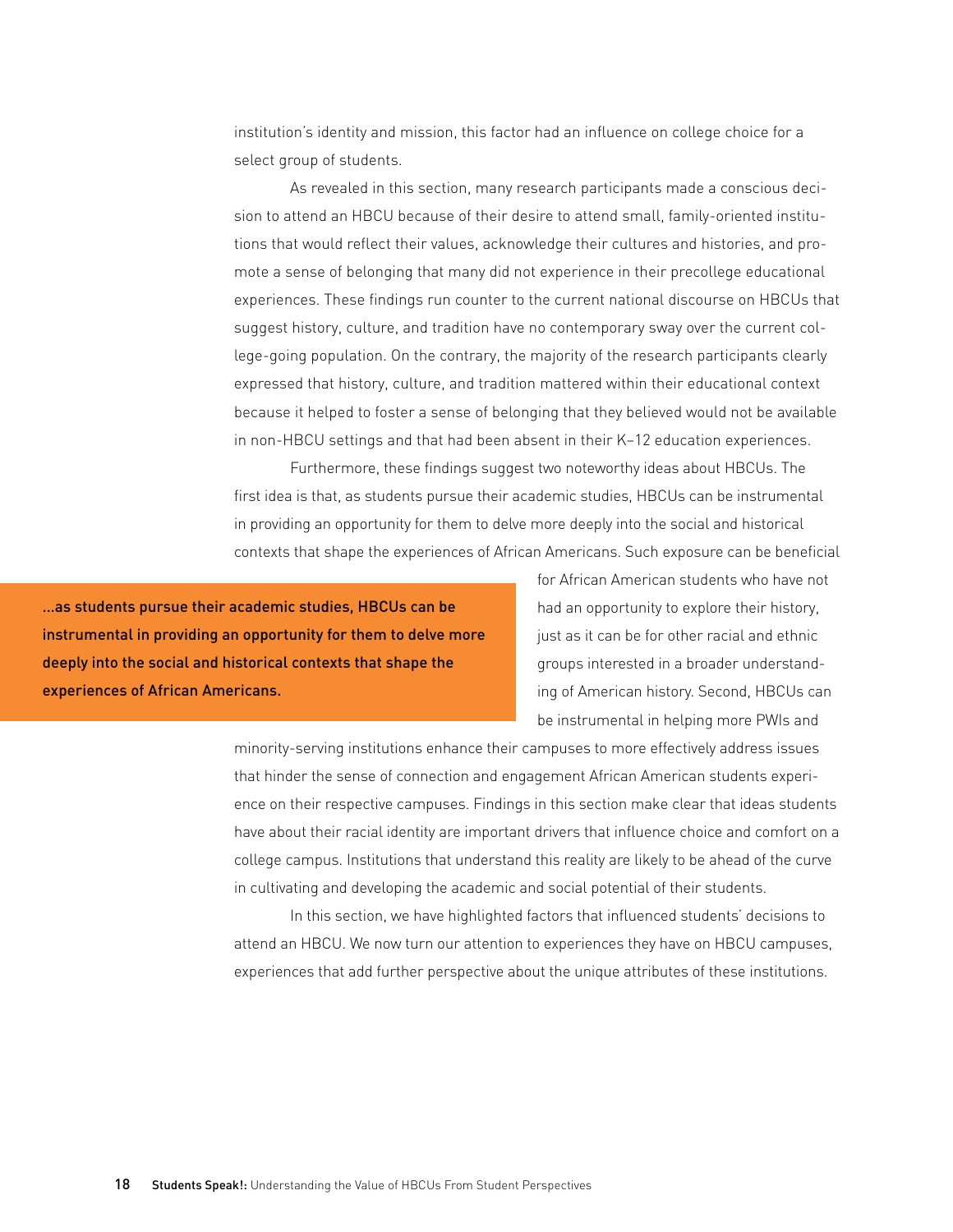

# **An Engaged Campus Environment**

A substantial body of research indicates that the academic and social environments of institutions play a significant role in student adaptation, engagement on campus, and educational aspiration and attainment (Bridges, Kinzie, Laird, & Kuh, 2008; Hurtado, Milem, Clayton-Pedersen, & Allen, 1998). Research also suggests that African American students on predominantly white campuses often face greater difficulty adjusting to their institutions than their White counterparts. Some of the challenges they face include feeling a sense of disconnectedness, alienation, and low achievement (Allen, 1992; Nettles, 1988). On HBCU campuses, however, researchers have found that African American students often have positive social and academic experiences (Fries-Britt & Turner, 2002; Guiffrida, 2005); the comments generated through our interviews and the focus group confirm these findings.

#### **Interpersonally Engaged and Student-Centered Faculty**

Student-faculty interactions are key features in attracting, retaining, and graduating students in postsecondary institutions (Nagda, Gregerman, Jonides, Hippel, & Lerner, 1998). Within the HBCU context, African American students perceive professors as going beyond their professionally related responsibilities by expressing genuine interest and concern for their students' entire development (Palmer & Gasman, 2008). In the interviews and focus groups conducted for this study, students used descriptors such as "helpful," "challenging," "caring," and "involved" to describe their academic and interpersonal interactions with their professors. Students related that faculty members often took a holistic approach when engaging them that included inquiring about both academic and personal concerns. One student described her faculty interactions this way:

Simone: I think at Brooksville College, it's really great because the professor cares about you as a total person and not just a student. So the professor usually knows what's going on in your personal life and your family … and I think that really makes a difference.

Through the kind of meaningful relationships with faculty described above, students gain a sense of support, caring, and concern that has the potential to influence their academic performance and their social adjustment. The majority of the students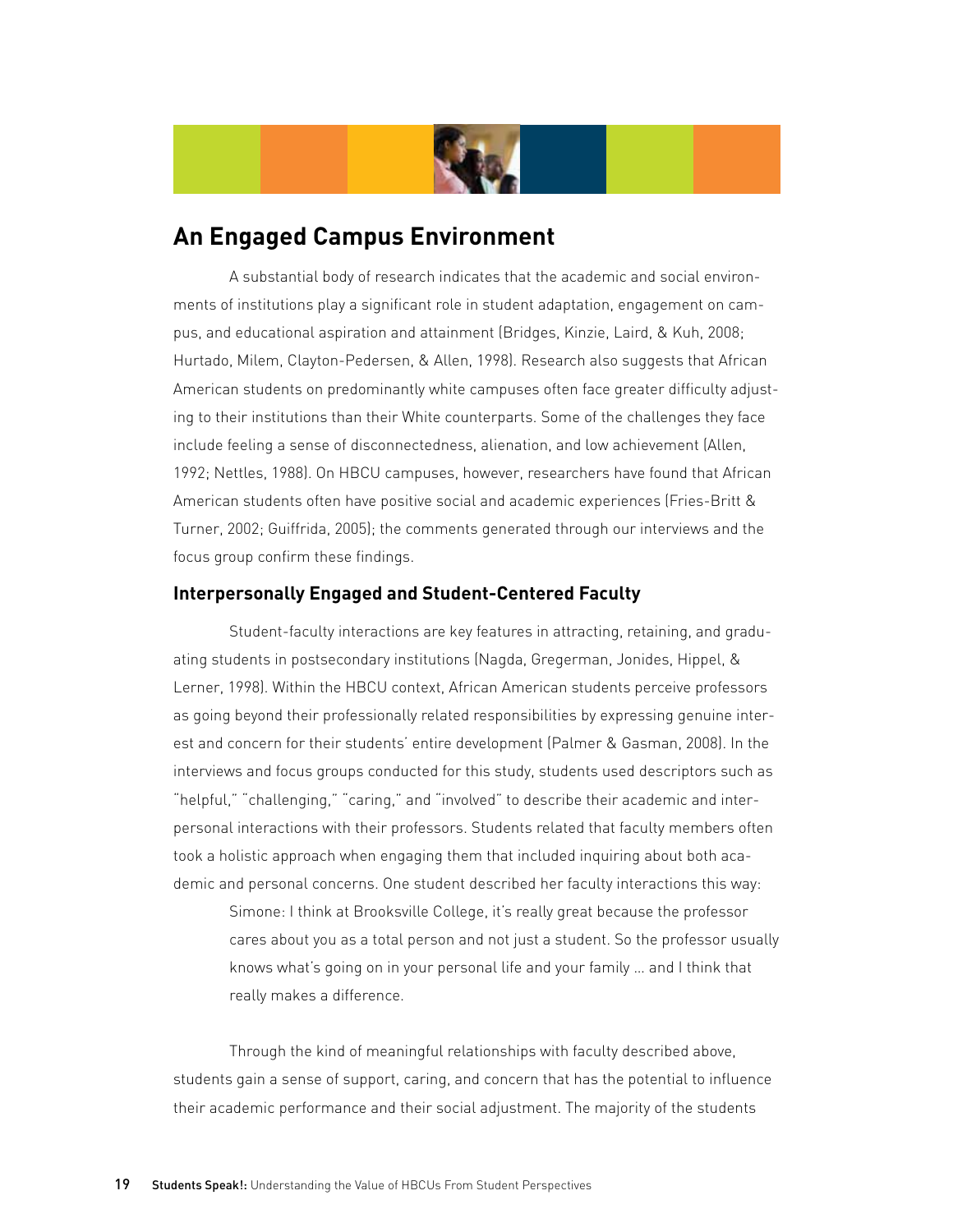in the interviews and focus groups spoke fondly of the faculty relationships that they had developed and described faculty members as serving as surrogate parents to them in their biological parents' absence. One student aptly describes her experience with faculty as being part of "a family … they take care of you, they train you up, then you go out into the world. That's the type of experience I am talking about." Students described visiting their professors' homes and attending social gatherings with them. According to the participants, faculty members who exhibited parental qualities were sincerely interested in their personal welfare.

Students also identified interactions with faculty that occurred within and outside of the classroom context that they believe influenced their academic success. For instance, several students explained that professors would offer additional time outside of class to help them master challenging course material. Jamal, a marketing major, described the academic support he received while struggling in a course:

Jamal: I know one of my professors, off-hand, that I had a problem in a class that I just really really needed help on. He stayed after class to help me with that problem just to make sure that I understood it to the fullest … to the fullest.… It's just a great thing to have professors like that.

In addition, participants also recounted professors' efforts to provide academic resources for the students' other classes. A student at a historically black campus described the support she received from her English professor for her computer science course. Jennifer: My freshman year, I was taking an English class. I had an A in her class, but however…I had a C in Computer Science…. During class, she asked me to stay after class to talk to her. So I did. And in our conversation she said, 'Hey, although you're passing my class, I've noticed that you are not doing so good in another class.' She asked me if I needed any help, and if I did, she told me she would find me a tutor in that class.

It is evident from these students' comments that they have an appreciation for professors who are accessible, approachable, and resourceful. Their comments make it clear that professors with these qualities allow students to comfortably seek help with challenging course material. From the participants' perspectives, the out-of-class interactions they had with faculty contributed to their striving for excellence in their courses and helped to create the family environment that a number of students identified as a factor that influenced their college choice. Furthermore, as the next section demonstrates, the strong relationships with faculty also significantly shaped these students' personal and professional development.

*" I know one of my professors, off-hand, that I had a problem in a class that I just really really needed help on. He stayed after class to help me with that problem just to make sure that I understood it to the fullest … to the fullest.… It's just a great thing to have professors like that."*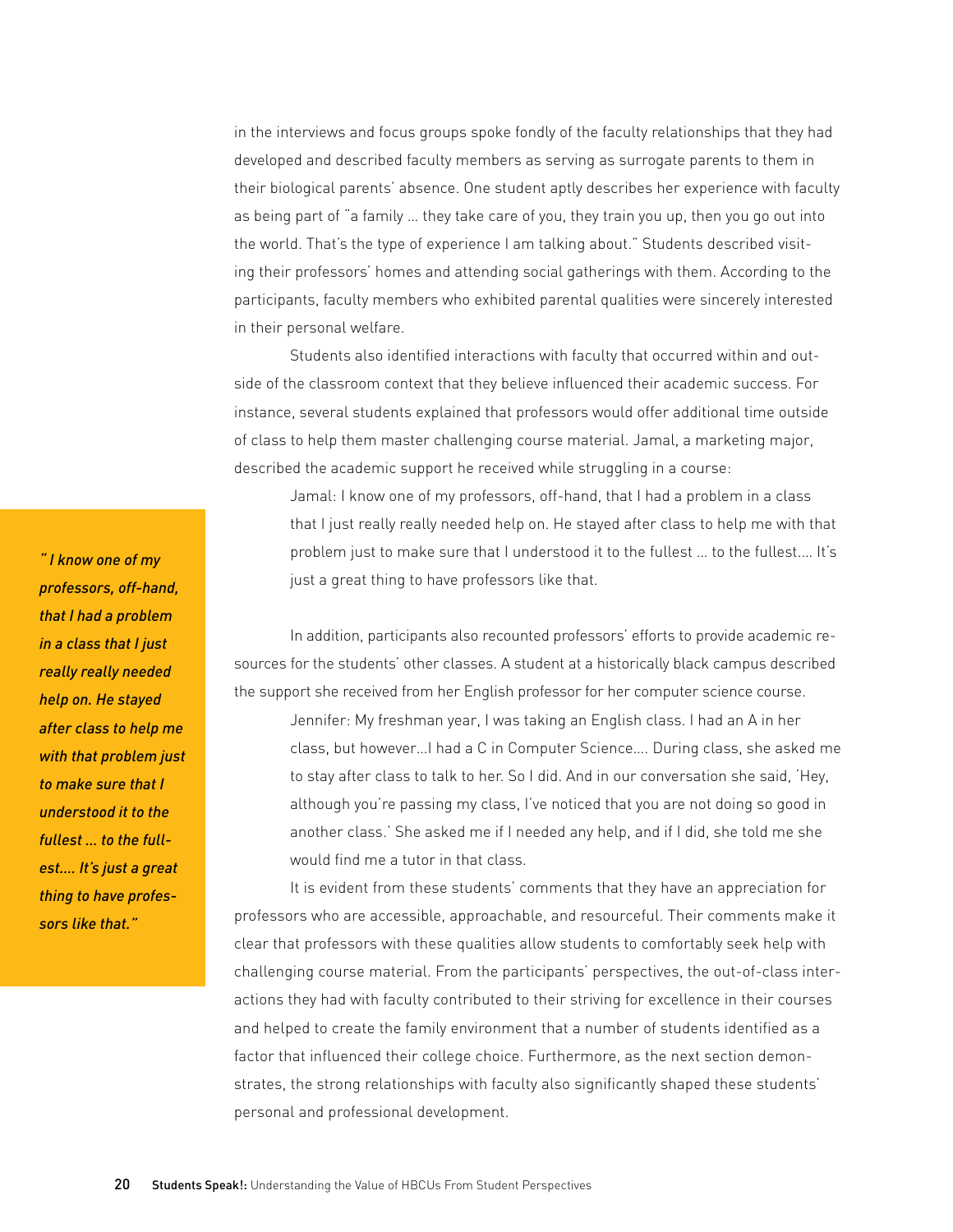### *Professional Socialization on HBCU Campuses*

HBCUs, as a matter of practice, are committed to developing the whole student. In addition to providing academic support, HBCUs are a source of knowledge related to professional development. Students shared that faculty members often engaged in socializing them into the professional domain by instilling requisite skills and ways of behaving that prepared them to interact both inside and outside of the academic setting. One male student describes the professional socialization he received from his professor this way:

Karl: She's just so hard on you about business etiquette and communication. And learning how to talk, and learning how to master the art of mingling when you're around a business setting. You know, learning how to dress up more than one or two times a week. She was just so hard on that, and it really instilled a lot in me to the point that I do most of the things that she taught me to this day.

Previous research reports that administrators at HBCUs also serve as informal mentors and engage students in many of the same ways that faculty do (Palmer & Gasman, 2008). As reflected in the preceding quote, Karl describes the ways in which faculty held students accountable, in an uncompromising way, to help them prepare for their professional lives. Students were firmly taught, and their professors modeled for them ways of communicating professionalism. Clearly, this student had a positive, respectful relationship with his professor, enabling his professor to effectively assist him in developing professional behaviors. For this student, and many others in the study, an unspoken dimension in their interactions with, and professional socialization by faculty, is the level of trust that existed in their relationships. For these students, trust played a significant role in how they were able to fully benefit from this level of support from faculty. As reflected in the previous quote, the student trusted his professor to the extent that her advice and criticisms were welcomed and operationalized.

Likewise, another student described how students within the classroom setting were held accountable to behave in ways that communicated professionalism. In the following quote, Robert explains that, in instances where students were late to class, his professor emphasized punctuality and the importance of time management through corrective measures:

Robert: I think what's different about Hamilton State is that the teachers, the professors, take the time out to hold their students accountable to another level. An example, if there were a student that came 5 minutes late to class (whereas if you're at a bigger institution, it probably wouldn't be beneficial for the teacher, the

*" I think what's different about Hamilton State is that the teachers, the professors, take the time out to hold their students accountable to another level."*

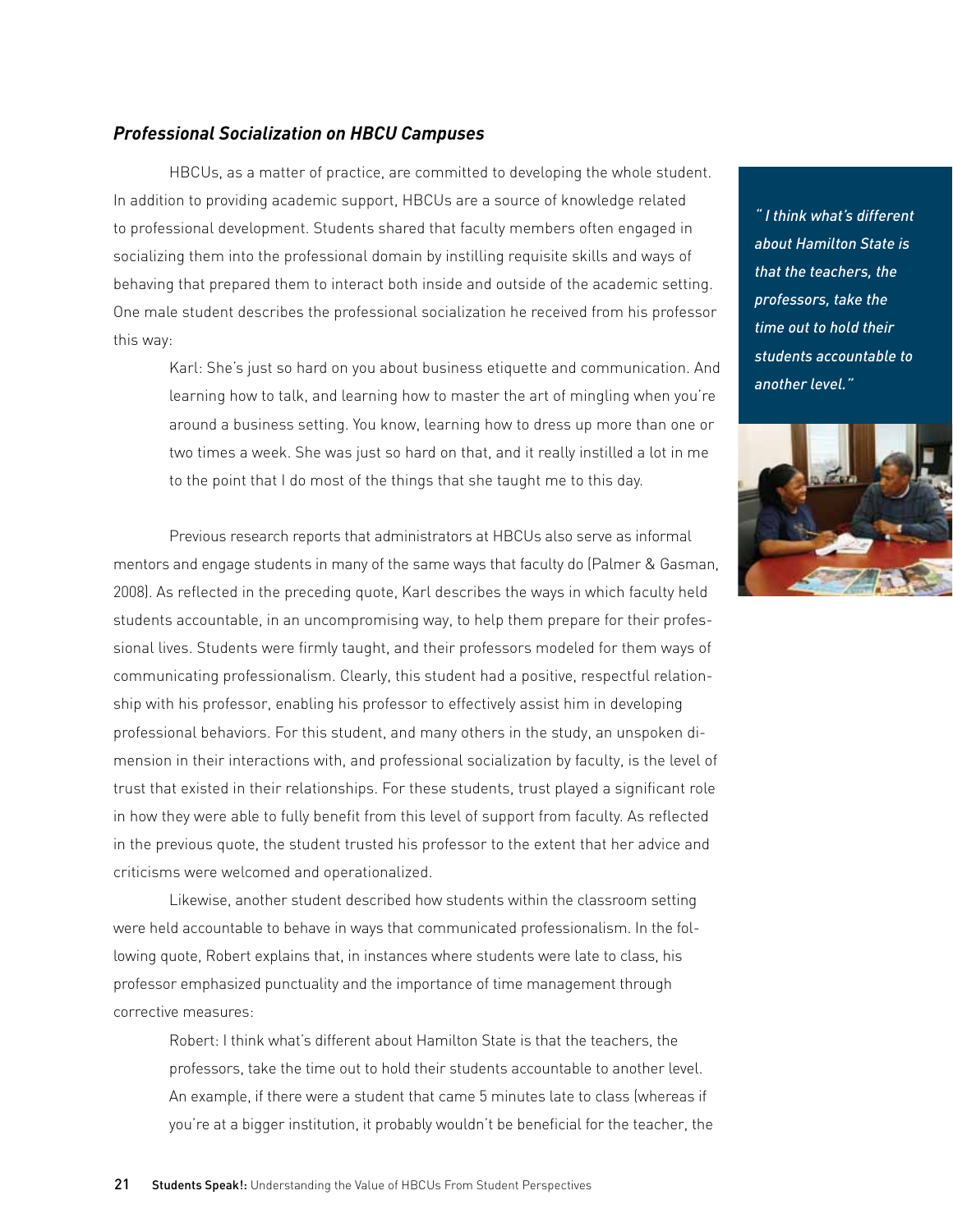instructor, to stop the class and address the student because the classroom would be so big and the lectures so intense), but anyway, at Hamilton State, if a student comes in 5 minutes late, the teacher will address the student, hold the student accountable, and then move forward with class. And I think that for us as students it makes us question and challenge our leadership to make sure that we're there that much earlier to class and holding students accountable because we don't want to get called out in class. And it really helps us in the end because it teaches us responsibility with time management and other principles that are really going to be effective for the work force. So, I think for our teachers at Hamilton State, they really take out that extra time to hold us accountable and really have a standard for us.

This student understands and appreciates the level of concern and the respectable manner in which that concern is conveyed by faculty. His comment also echoed those expressed earlier about the benefits of a small college environment. That is, it brings to mind the opportunities afforded in small environments where professors can personally know their students and engage their personal and professional development in active and constructive ways, thus, helping students before problems become significant barriers to success.

In this study, students found value in and appreciation for faculty who showed genuine concern and interest in their personal, academic, and professional success. This finding is not surprising; scholars have noted that African Americans at PWIs have often lamented the inability or difficulty engaging in meaningful relationships with faculty (Guiffrida, 2005). In this study, students made obvious the need for faculty to engage as mentors with their students to foster personal development beyond the classroom context. The level of commitment of faculty for fostering student success is especially important for students who come from backgrounds where they might be the first in their family to pursue college. To have erudite, experienced, and involved professors of color actively engaged in their professional development was validating for the students.

The findings in this study are consistent with research literature on HBCUs that reports faculty's willingness to support students in various ways (Beach, 2002; Drewery & Doermann, 2001). Participants identified meaningful interactions and relationships with faculty as being paramount to their academic and personal success and cited several experiences that highlighted the types of interpersonal relationships they shared with their faculty members. Students seem to value the fact that faculty are often willing to act as educators, mentors, counselors, and in some cases, surrogate parents to their students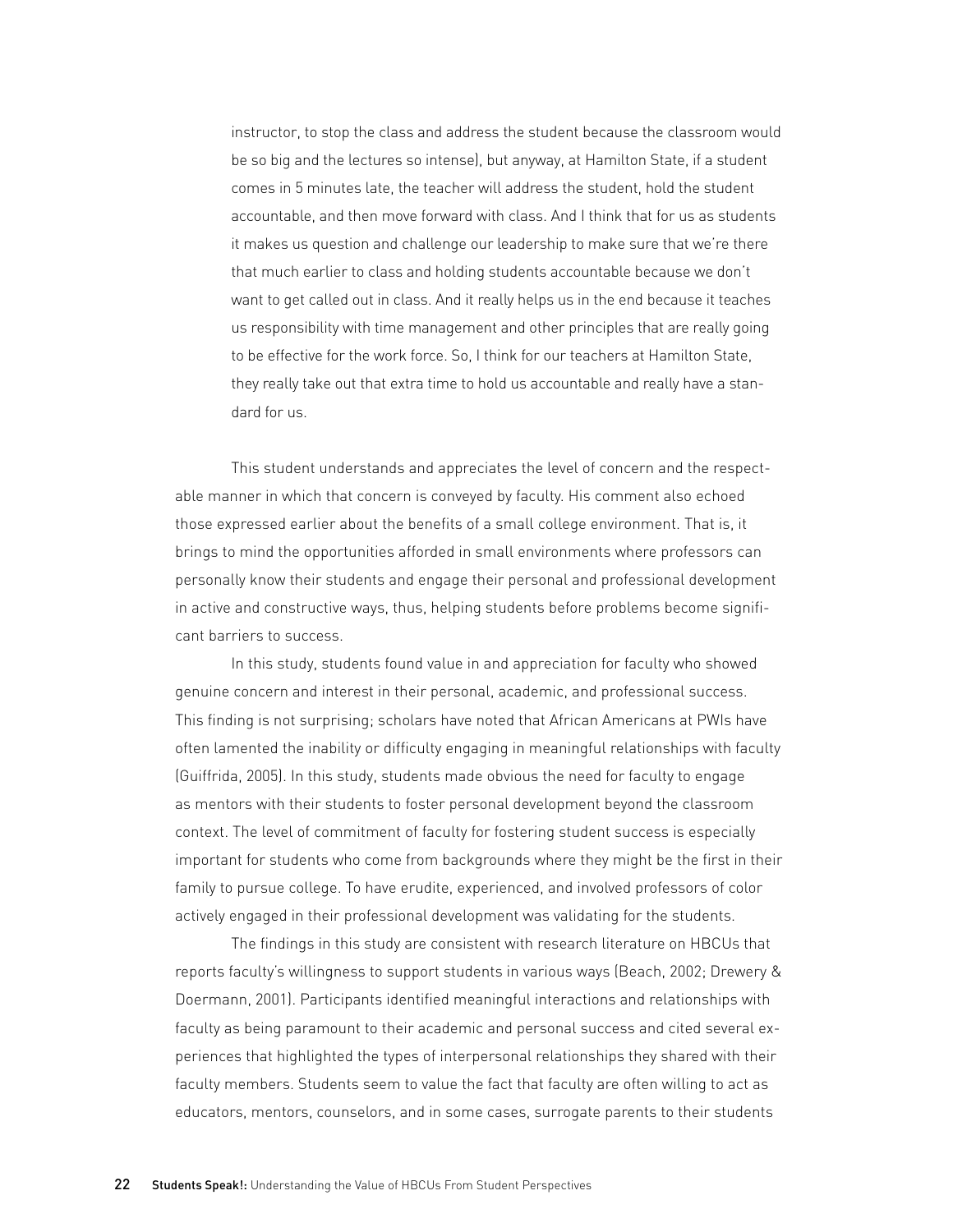to ensure their academic and personal success. The personal capital that faculty members earn with their students is particularly important because many HBCUs enroll and graduate a disproportionate number of first-generation college-goers as well as students from disadvantaged backgrounds and underrepresented groups. Research shows that these populations, in particular, require additional mentoring and academic support during their educational programs. On HBCU campuses, students' strong relationships with faculty demonstrated that faculty members were invested in their success, which compelled students to engage academically and develop as individuals.

#### *Institutional Diversity and the Mission of HBCUs*

Another interesting feature of HBCUs that students discussed in terms of what they valued about their campus experience had to do with diversity on the campuses. Research suggests that diversity on campuses allows students to interact with others

who are different from themselves and provides outcomes such as critical thinking skills, problem-solving skills, cognitive development, and self-confidence (Chang, Denson, Saenz, & Misa, 2006; Kuh & Umbach, 2005). To some, this finding might seem unusual because many

Students spoke about the variety of nationalities, cultures, and languages that were represented on their campuses and appreciated the fact that HBCUs attracted and welcomed students of various racial and ethnic backgrounds.

associate HBCUs with homogenous environments. During the interviews, several students introduced the various forms of diversity that existed within their HBCU campuses and highlighted two salient features that they believe significantly influenced their social and academic experiences: the ethnic and academic diversity of the student population.

**Ethnic Diversity.** Although HBCUs enroll and support a high proportion of African American students, they have always welcomed students of various racial and ethnic backgrounds. Participants in the study identified various racial and ethnic groups that existed on their campuses. For example, one student described diversity on his campus, "Seeing that we're in Miami, [the student body is exposed to] the diversity from the Caribbean, you know, the Hispanic community, [and] of course the African-American community." Students spoke about the variety of nationalities, cultures, and languages that were represented on their campuses and appreciated the fact that HBCUs attracted and welcomed students of various racial and ethnic backgrounds.

Beyond racial and ethnic diversity, others reflected on within-group diversity among Blacks on campus. Between 1990 and 2000, nearly 25% of the growth of the U.S. Black population was derived from immigrants arriving from Africa and the Caribbean (Logan, 2007). Approximately 13% of all college-going Blacks in the United States are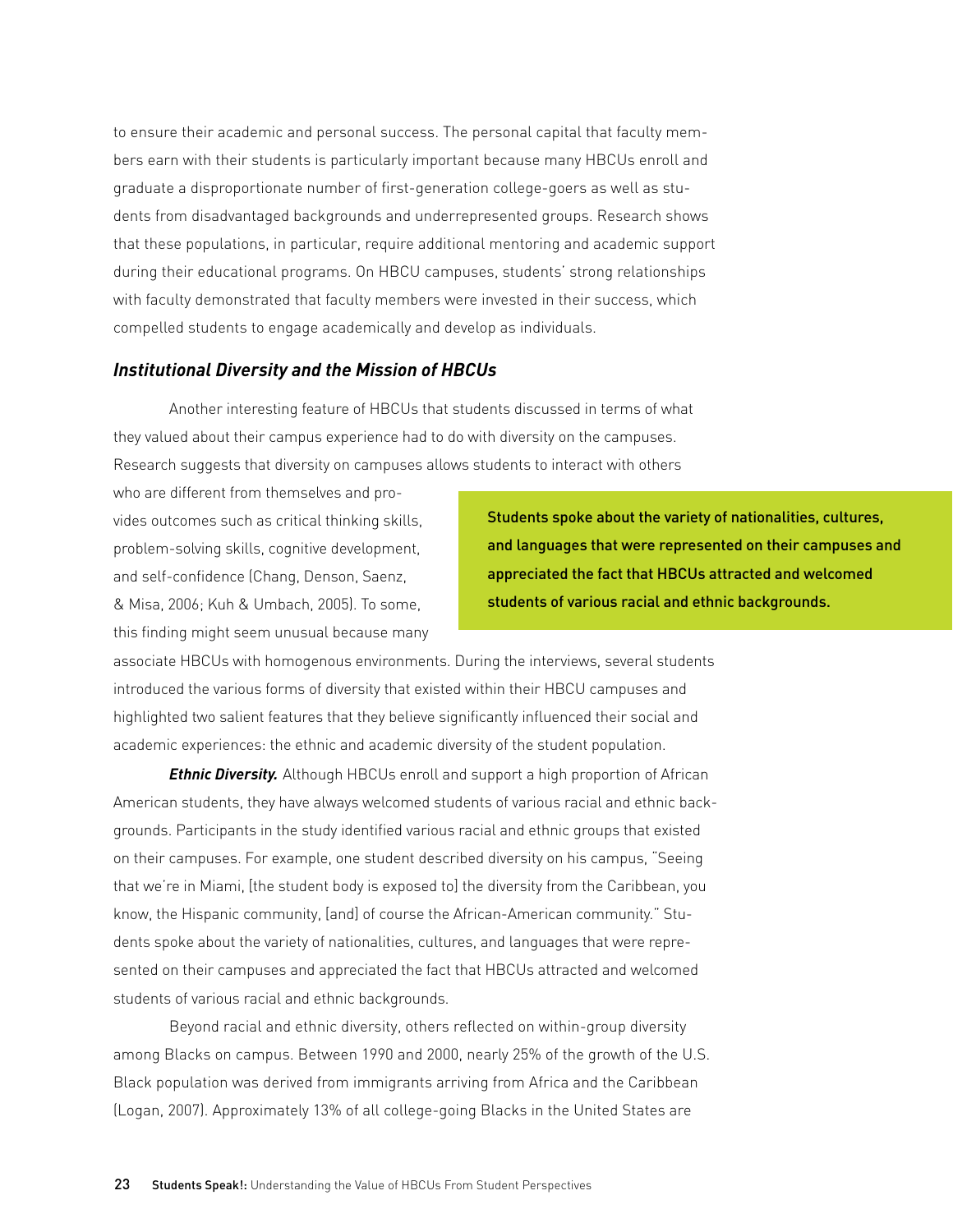either immigrants themselves or the children of African or Caribbean immigrants (Kent, 2007). Although the large influx of Black immigrants from various Caribbean islands and numerous African nations continues to challenge the long held assumption that "black" strictly refers to African Americans in the U.S. context, the dominant narrative continues to portray the diverse Black population as a monolith. Bryce-Laporte (1972), in his seminal piece on the Black immigrant experience, captures the fact that, for a long time, race has been an externally imposed social identifier for Black immigrants. Referring to them as the "invisible minorities" in the multicultural U.S. society, he argues that their phenotypic resemblance to native-born Blacks has historically resulted in their experiences being classified under that of their native African American counterparts. Particularly within the context of HBCUs, the within-group diversity as it relates to ethnicity, class, language, and national and geographic origin are often minimized in conversations about the Black student population.

Historically, HBCUs have served as the educational homes for many people of African descent who migrated to the United States for educational opportunities after the abolition of slavery. Two notable African alumni from HBCUs who returned to their African nations to promote independence from Britain and serve as the first presidents

Many of the research participants appreciated the opportunities that the HBCU context allowed for them to better understand the shared histories—and, often, cultural differences—of those with common ancestry.

of their respective nations were Kwame Nkrumah of Ghana and Nnamdi Azikiwe of Nigeria. The international ties that many HBCUs have made and maintained with African and Caribbean nations have cultivated an exchange of knowledge that mutually benefits all

parties involved. Particularly for the student population, the relationships provide students the benefit of gaining insight and understanding about other people and cultures. Most important for native African American students on HBCU campuses, these interactions allow them the opportunity to gain a better understanding of the shared heritage of African diasporic peoples in the United States and abroad (Hytche, 1990).

In the focus groups, several students indicated that they appreciated their HBCUs because of the exposure to the diversity within the Black population; diversity to which many were unfamiliar. One student who had attended predominantly white elementary and secondary schools shared that she did not know about the heterogeneity of the Black population until she attended a historically black institution. She stated, "I didn't know how much diversity we had within the Black community."

This student's statement is not surprising considering the lack of exposure and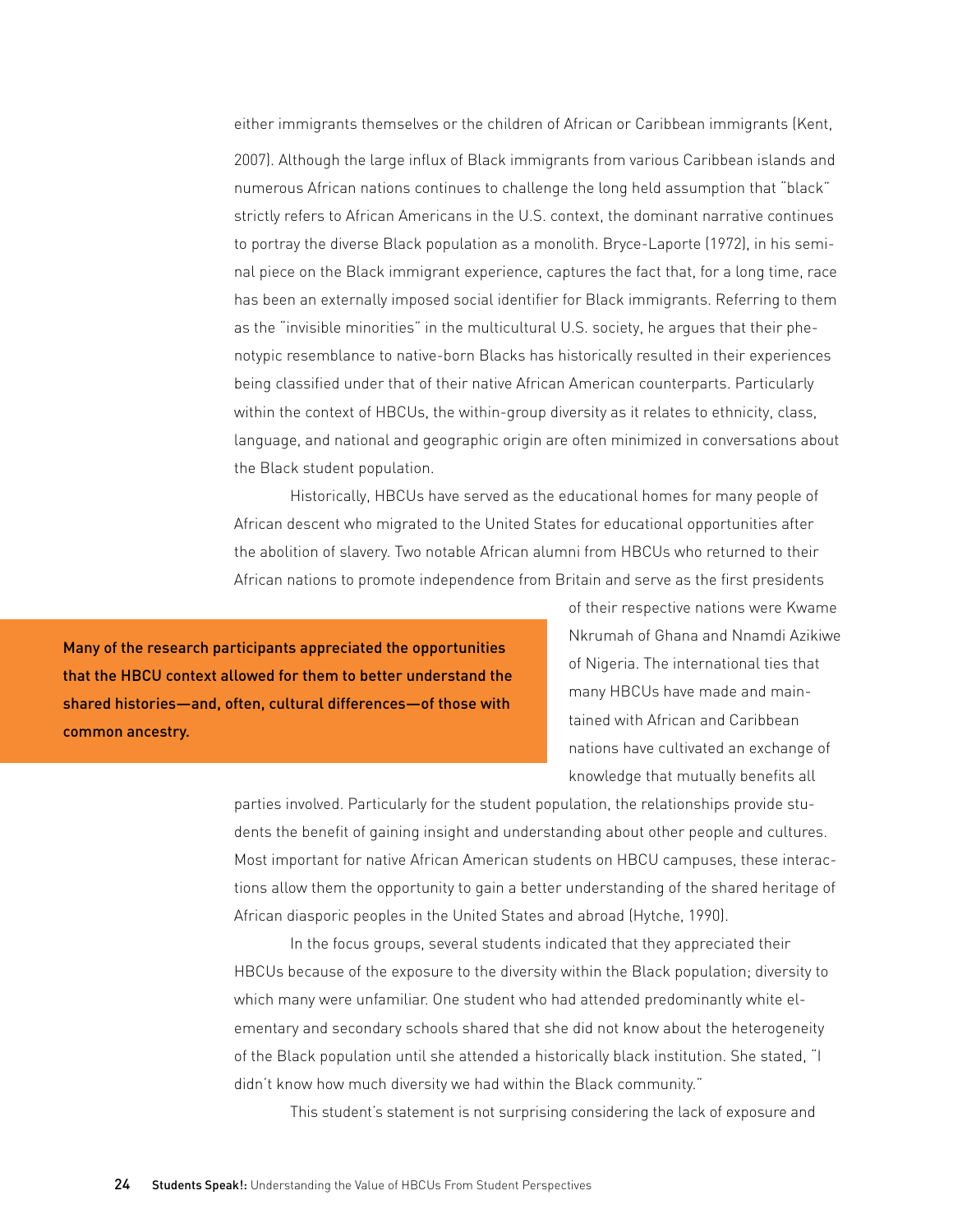understanding about the diversity within the U.S. Black population. The discussion about race in the United States is often limited to racial categories and not nationalities and ethnicities within racial groups. Likewise, the new understanding that this student gained about various Black groups also affected the participants in the interviews and focus groups, particularly, one who was of recent Caribbean descent and another international student on the campus. One Bahamian student, who came to the United States to pursue his higher educational aspirations, spoke about how, over time, he felt a sense of connection to the struggles that HBCUs have undergone:

Nathan: I guess after … coming here and [I] was going through the field of HBCU life and even though it has its ups and downs … I guess I tend to become more prideful because in the Bahamas the Civil Rights movement and in the Caribbean as a whole is not really like, I guess, an issue, but, I guess, coming to the United States and you see … the history [of] what HBCUs have gone through [and] where they come from … I'm sorry when you listen to our history. I guess it makes you want to cry based on where our school actually came from to where it is at now.… Because of that one fact it tends to give you a sense of pride and a sense of "I belong here" just because of the fact that you can relate just based upon this.

According to the comment, it appears that this Bahamian student was unaware of the struggles of racism or being black in America before coming to the United States. Research shows that many immigrants who are racial majorities in their country of origin are likely to be unaware of racially based discrimination in the United States (Bashi & McDaniel, 1997). However, it also seems like the bonding between this student and his historically black institution was around the legacy of struggle and freedom about which he was previously unaware and to which he had become tied because of common ancestry and phenotype.

Part of the success of HBCUs is acknowledging and celebrating the diversity within the Black population that is often overlooked when students attend PWIs. Members of the Black immigrant population share phenotypic traits with long-standing African Americans, and are often grouped together as a homogenous entity without any meaningful and comprehensive exploration of the ethnic and cultural similarities and differences within the group. However, there are many such opportunities for exploration within a majority black context. Many of the research participants appreciated the opportunities that the HBCU context allowed for them to better understand the shared histories—and, often, cultural differences—of those with common ancestry. These recent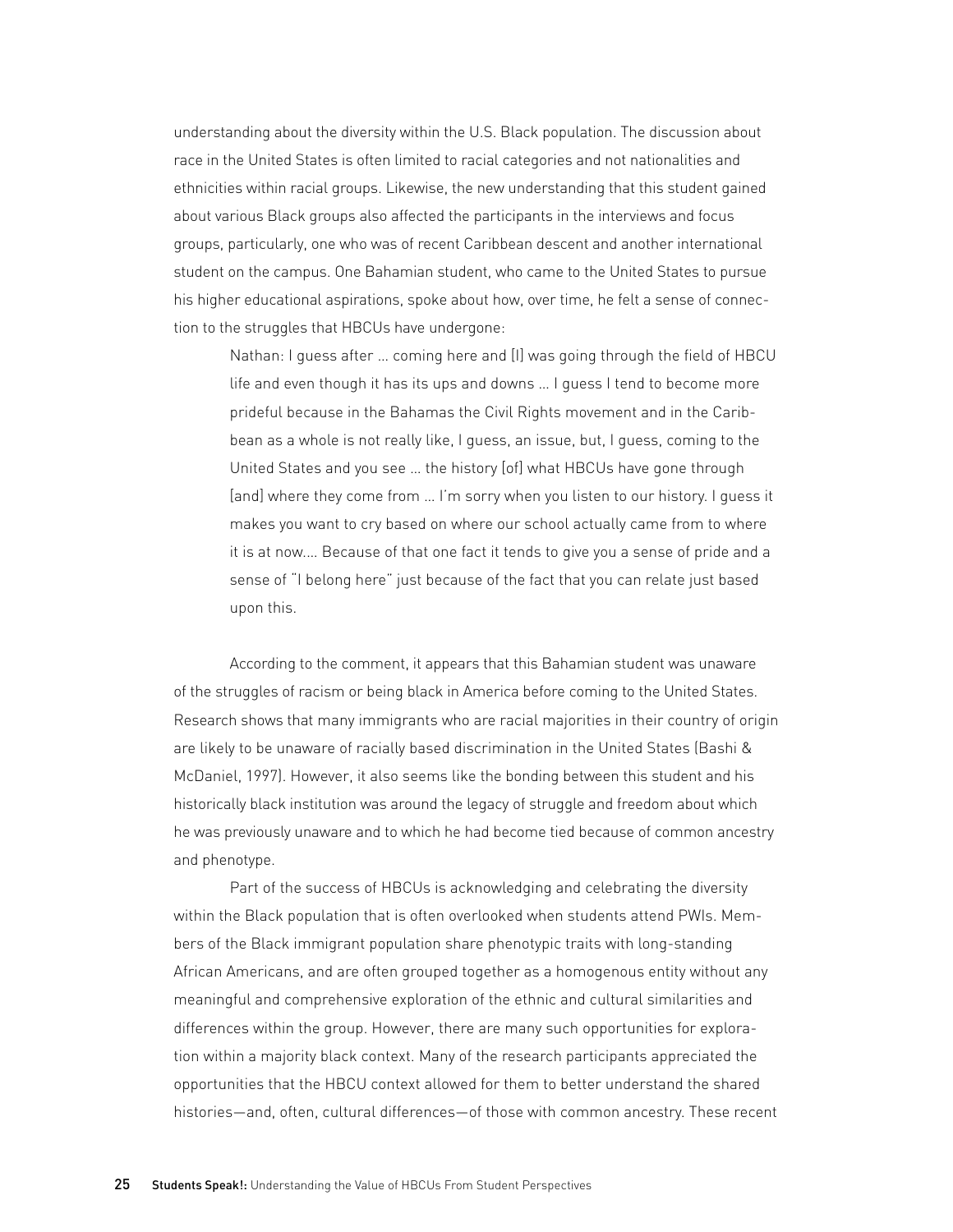demographic changes in the U.S. Black population and within college campuses force us to rethink the current perceptions of underrepresented students on college campuses.

*Academic Diversity and Mission Appea***l**. Within the collective of HBCUs and specifically within the network of UNCF member institutions, there are a diverse set of institutions that range from highly selective universities to institutions that allow open enrollment. Highly selective universities accept a lower percentage of student applicants, which is generally one-third of the applicant pool or lower. In contrast, open-enrollment institutions provide educational opportunities to all students, with the primary admission requirements being state residency and either a high school diploma or a GED certificate. At the core of open-enrollment institutions is the notion of extending educational opportunity and personal development for a broader cross section of prospective students. Providing access to higher education is a historic mission of HBCUs, and although only a few continue to have an open-enrollment policy, all are committed to providing access to historically underrepresented students. A common reality for students attending an open-enrollment institution is that, within the classroom context, students are more likely to encounter fellow students with uneven academic preparation. In the focus group, 6 of the 13 participants came from open-enrollment institutions. During the conversation, these participants reacted in a myriad of ways to their experiences on campuses with open-enrollment policies.

Several research participants expressed a strong sense of belief in the mission and commitment that HBCUs — particularly open-enrollment institutions — have to educating students of all backgrounds and circumstances. In the focus group, research participants discussed the diversity of students that the open-enrollment policy welcomes. Students explained that open-enrollment institutions consist of students ranging from those highly prepared for college rigors to students who are academically challenged. A prominent theme during this discussion was that the open-enrollment policy offered students, as many described it, "a second chance." Specifically, the policy afforded students who are not as academically prepared educational opportunities that they may not be able to obtain elsewhere. One student explained:

Dawn: If we don't give our peers a second chance or let them in, then who will? The bigger institution is not going to do it. That is the point of an HBCU. We need to keep the open-door policy, not just wring our hands and turn our backs on them. Cause what if somebody would have done that to me?

HBCUs have long been heralded for providing educational opportunities and individual development for students of all backgrounds, "regardless of academic preparation, test scores, socioeconomic status, or environmental circumstances" (Brown &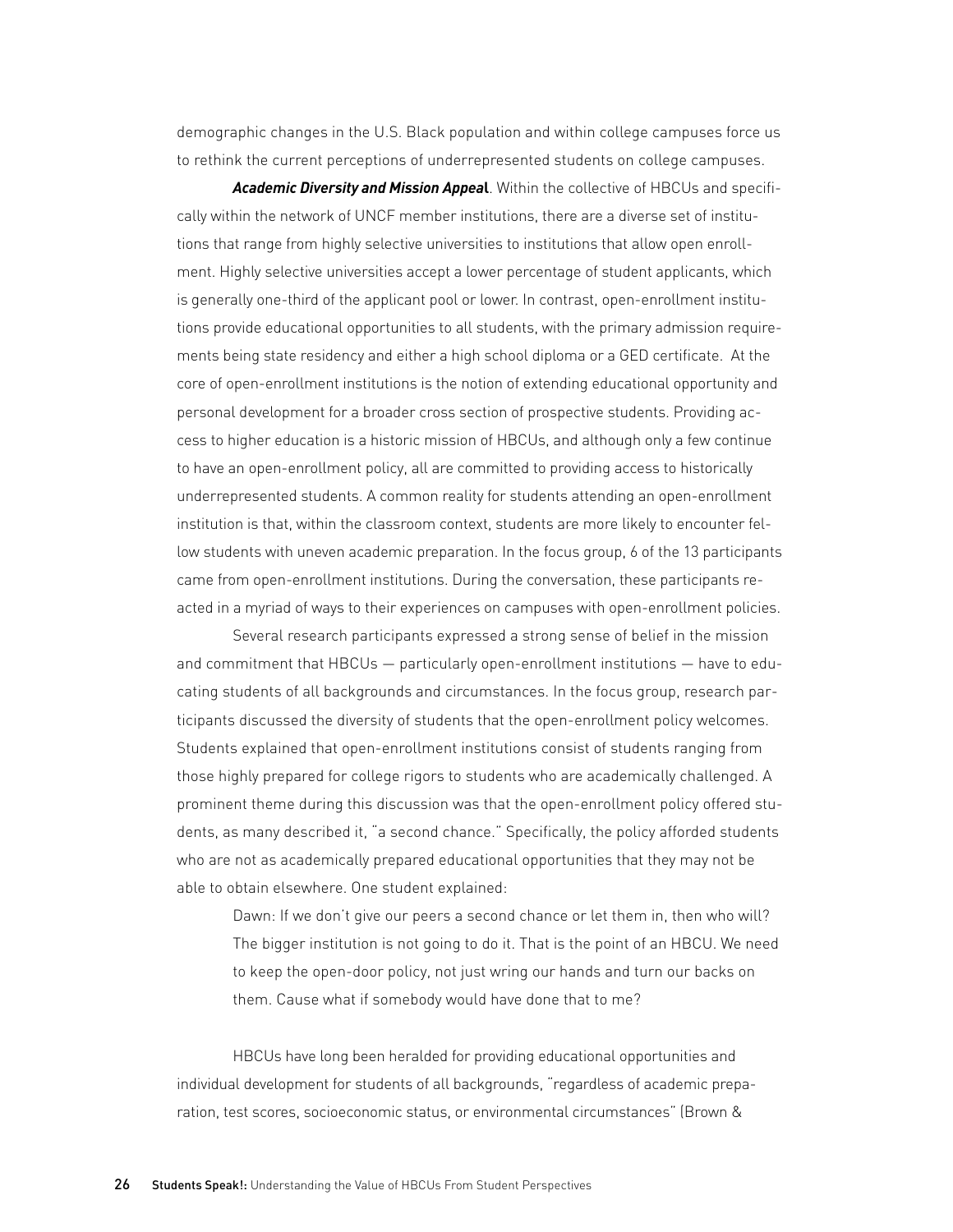Freeman, 2002, p. 238). The value of opportunity in higher education is particularly relevant for students of color because research consistently demonstrates that early educational experiences often do not provide them with opportunities or resources to demonstrate their full potential (Kozol, 2005). Several of the students enrolled in institutions with an open-enrollment policy enrolled specifically because they believe in the mission of these institutions to provide students with second chances. For these students, there was an interest in and value for colleges that upheld a mission and a commitment to providing opportunities to the underserved. However, as expressed in the focus group, students at these institutions did not extend open arms to all who enrolled. Rather, their welcome was specifically reserved for people who would take full advantage of the opportunity provided to them. One student said it best:

Chonika: If a student comes in with a 1.5 [GPA], they can end up leaving with a 3.5. But you need to make sure that that first semester, if they're not on their grind so to speak, then they really don't need to be there because it's continuously hindering the other students as well as the college achieving their goal of helping their students.

Through this comment, this student expressed an understanding of and appreciation for the opportunity that open-enrollment institutions offered students who may have come from disadvantaged educational backgrounds. By her tone, however, there was a clear intolerance for students who were not serious about taking full advantage of the opportunity provided by their institution.

Not all participants universally embraced this perception regarding the open-enrollment policy, particularly as it related to their individual academic experiences at their respective HBCUs. In fact, two of the six students struggled with the policy, describing it as well as the students who were not as academically strong, as a liability to their own experiences. However, these statements were quickly challenged by other students who believed that a grade point average should not be used to limit one's academic potential. Marcus, a student attending an open-enrollment institution, expressed his opinion:

Marcus: I don't think … because you have a one point something or whatever and my requirement is a 2.5, I'm going to turn you away.… People make mistakes.… People come to college to find themselves.

Many of the participants saw higher education as an opportunity to engage in personal discovery. To them, college offered the opportunity to explore new ideas and to take on new identities to discover their individual talents and get a better understand-

 For these students, there was an interest in and value for colleges that upheld a mission and a commitment to providing opportunities to the underserved.

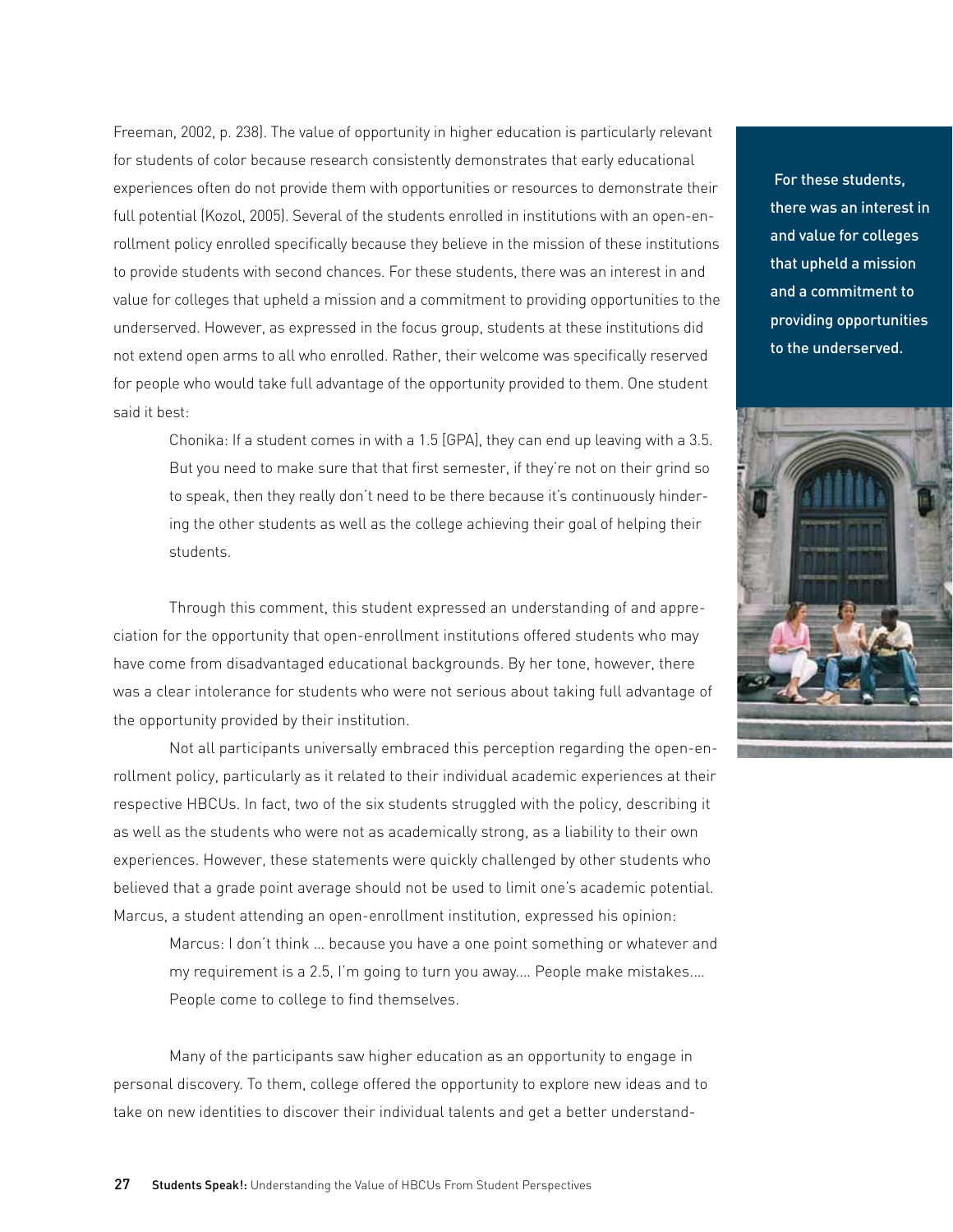ing of their personal and professional goals in life. Through this process, however, the participants understood that mistakes do happen—in high school as well as in college. The conversation led to an example of a young man who, through the educational opportunity offered at an open-enrollment historically black institution, was able to turn his life around. Janelle explains:

James Williams is a student that graduated in two years from Greeneville College. He was a thug once he got there. And now he is like one of the most reputable violinists in the state of Alabama.… So it's a Cinderella story.

 In Janelle's description of her schoolmate, she alludes to the importance of academic identity in the educational process. Although a student may not construe himself as an academic in high school, that does not preclude the possibility of creating (or "finding") an academic identity later in life, perhaps in an environment more accommodating to such self-identifications. Even if a student devalues an academic identity in high school, that student is not necessarily committed to a nonacademic identity. Research shows that

 Research shows that students' identities may fluctuate, and that a student may change to and settle on a more academically oriented identity while in college even though he or she may not have valued this identity in high school.

students' identities may fluctuate, and that a student may change to and settle on a more academically oriented identity while in college even though he or she may not have valued this identity in high school. This finding is particularly relevant for some students who perhaps were unable to demonstrate their poten-

tial because they lacked access to mentors, lacked exposure to various types of extracurricular activities, or faced obstacles from other environmental factors. Furthermore, it is easy to dismiss their ability to be academically successful because they may not present themselves in ways generally consistent with the stereotype of a good student. However, in the case of James Williams and others like him who attended a school that had a mission to seek out and educate all students, regardless of background, we see a student who was able to positively change his situation (and identity) in a way that benefitted him and his community. Clearly, based on her comment, Janelle sees her peer's transformation and his talents as being extraordinary.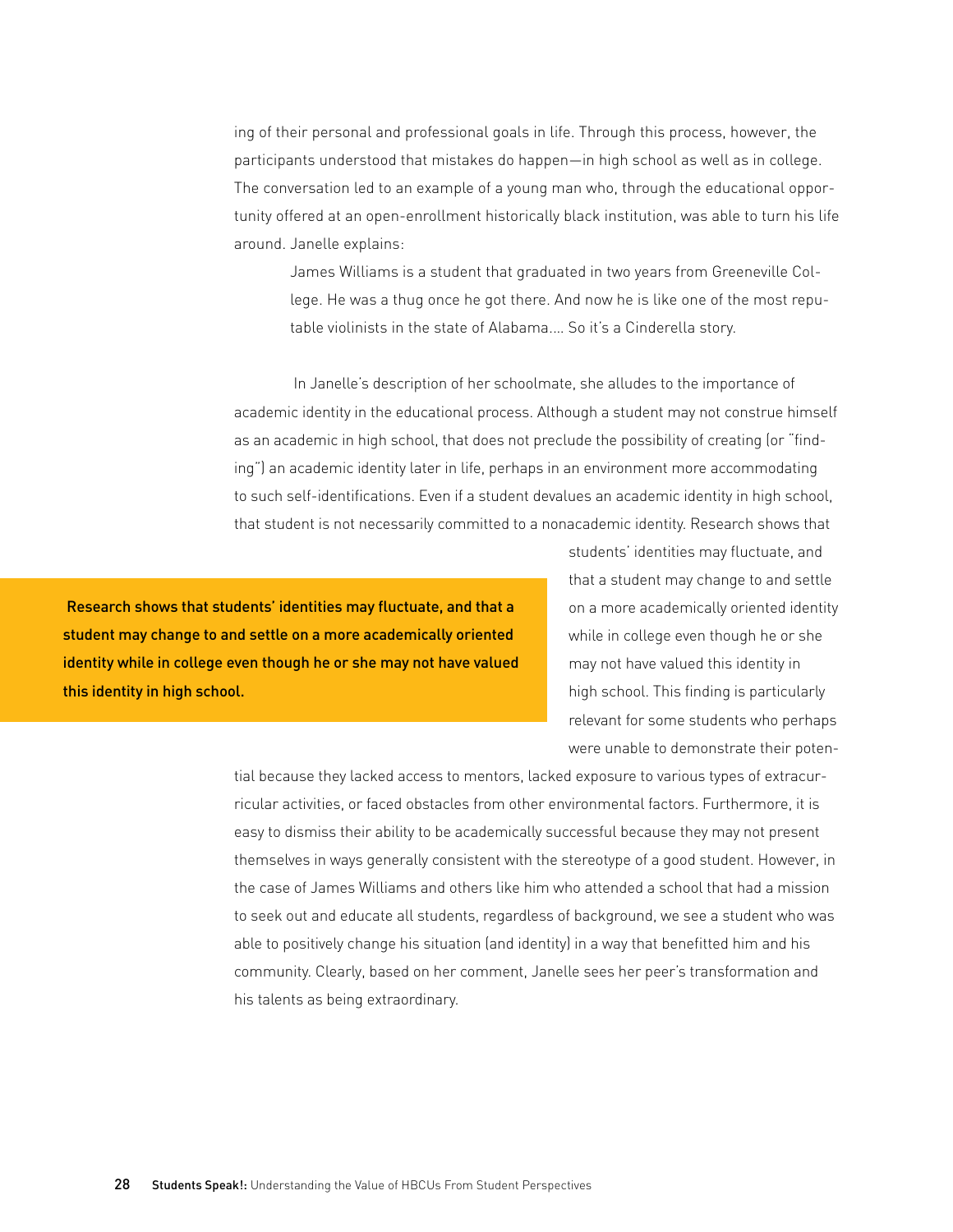

# **Conclusions**

The perspectives shared by this small sample of students reflect findings that have been empirically validated elsewhere (Freeman, 1999; Fries-Britt & Turner, 2002; Guiffrida, 2005). They add to our knowledge by highlighting important factors associated with precollege experiences that might drive interest in attending an historically black college or university, even as we continue to make important progress on enhancing the diversity of institutions that are predominantly white. Their comments also offer perspective on what students find most beneficial and unique about their learning experiences as they matriculate through the institution. Students were generous in responding to questions that addressed the primary research question of interest. Yet, at times, they also briefly mentioned opportunities where there were obvious needs for enhancements, including the following:

- Facility enhancements—Students discussed the need to see improvements in residential and academic facilities.
- Administrative services—Some students commented on the desire to see improvements in coordination among departments that manage crucial aspects of registration, financial aid, and enrollment.
- Technology enhancements—Many students reported that their campus was wireless and that they had access to computers, but they also wanted to see enhancements in the use of technology in the classroom.

Given the financial capacity and the cost associated with enhancements to facilities and technology, it is not surprising that small private institutions would have difficulty financing needs in these areas. UNCF, through the Institute for Capacity Building (ICB), has played an important role in accessing technical and financial assistance to address needs in all three of these areas.

The ICB exists to support the ongoing capacity-building efforts of UNCF's 39 member institutions by providing support in six vital areas of institutional capacity and effectiveness: Institutional Advancement; Enrollment Management; Curriculum and Faculty Enhancement; Fiscal and Strategic Technical Assistance; Facilities and Infrastructure; and Leadership and Governance. ICB has established a model that involves four core strategies for assisting member institutions: institutional grants, technical and consultative assistance, professional development, and the establishment of communities of practice. ICB's Enrollment Management Program (EMP) is designed to support member institutions with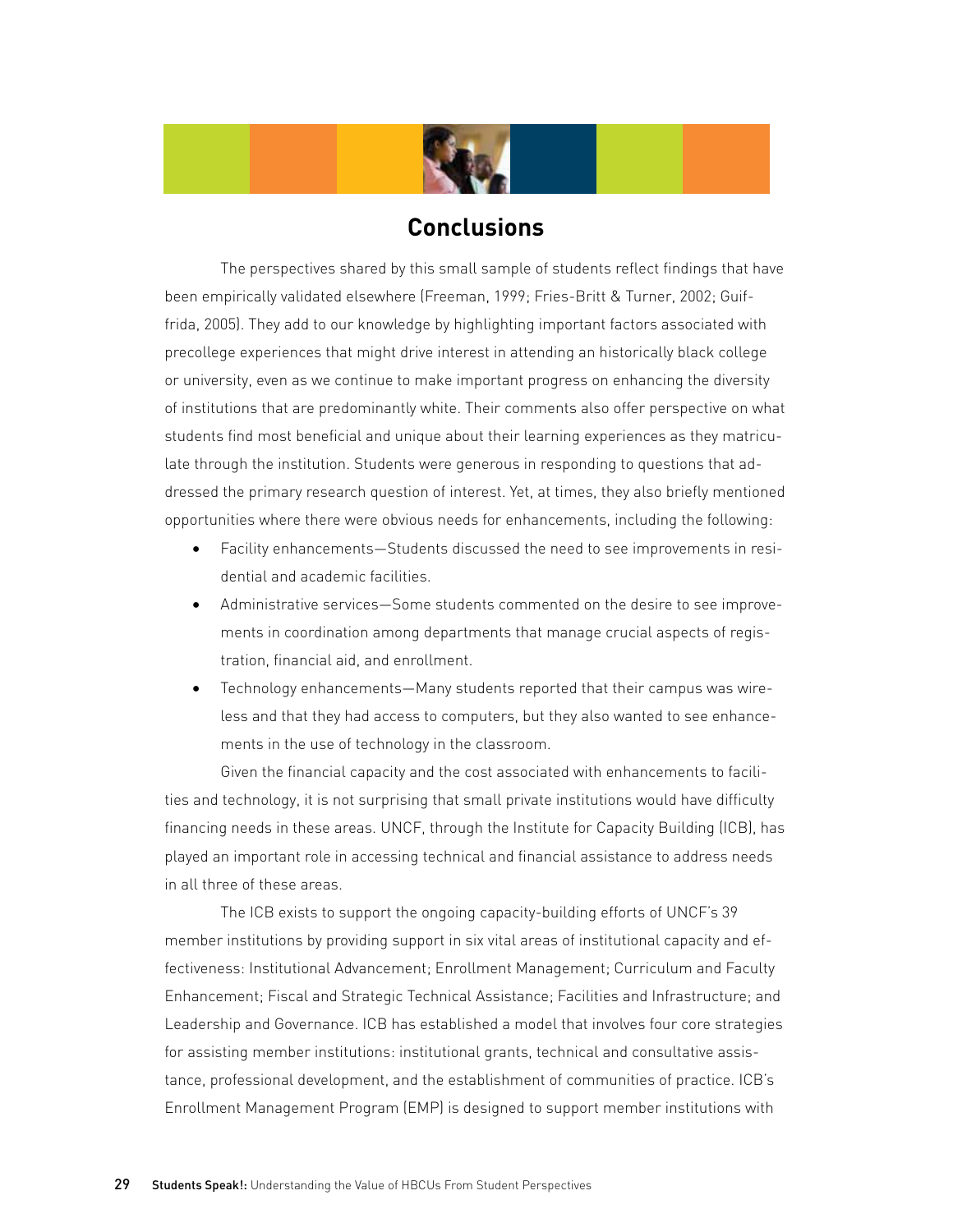building highly efficient and strategic enrollment programs capable of effectively recruiting and retaining students. The EMP has had significant success with the four institutions participating in its pilot program. Pilot institutions saw increases in overall enrollment of firsttime freshmen, gains in enrollment of first-time African American males, and an increase in applications.

The ICB Facilities and Infrastructure Enhancement Program launched the Building Green at Minority Serving Institutions in 2010. The first major event held in Atlanta featured a tour of Spelman College's new LEED silver-certified dormitory. The building is somewhat of a living laboratory with energy efficient features, programs, and requirements for students that reinforce sustainable lifestyles. The entire Atlanta University Center has committed to sustainability as a shared priority, and more than 85% of all UNCF institutions now participate in the Building Green initiative. According to Robert Frank, senior vice president and publisher of *The Princeton Review*, "64 percent of the nearly 12,000 college applicants and parents who participated in [the] recent College Hopes & Worries Survey said having information about a school's commitment to the environment would impact their decision to apply to or attend it" (de Morsella, 2010, n.p.). With a national focus on green jobs and an emerging global green economy, campus sustainability is a consideration for parents and students.

The ICB launched the UNCF Curriculum and Faculty Enhancement Program (CFEP) in October 2007 to help ensure that member institutions maintain highly qualified faculty who develop cutting edge curricula and use innovative approaches to teaching. In spring 2008, the CFEP convened two roundtables—one for faculty and another for chief academic

The EMP has had significant success with the four institutions participating in its pilot program. Pilot institutions saw increases in overall enrollment of first-time freshmen, gains in enrollment of first-time African American males, and an increase in applications.

officers at UNCF member institutions—to determine the needs and the strengths in the areas of faculty and curriculum development. Between

spring 2008 and summer 2009, the CFEP conducted a comprehensive Faculty Engagement Study to assess the kinds of faculty development opportunities offered at UNCF member institutions as well as determine faculty characteristics and satisfaction with development opportunities offered by the institutions.

In addition, since 2008, the UNCF CFEP has provided grants and technical support to create, enhance, and institutionalize faculty development programs at member colleges and universities. The CFEP also has provided professional development opportunities for faculty through co-sponsorship of six national meetings focusing on faculty development.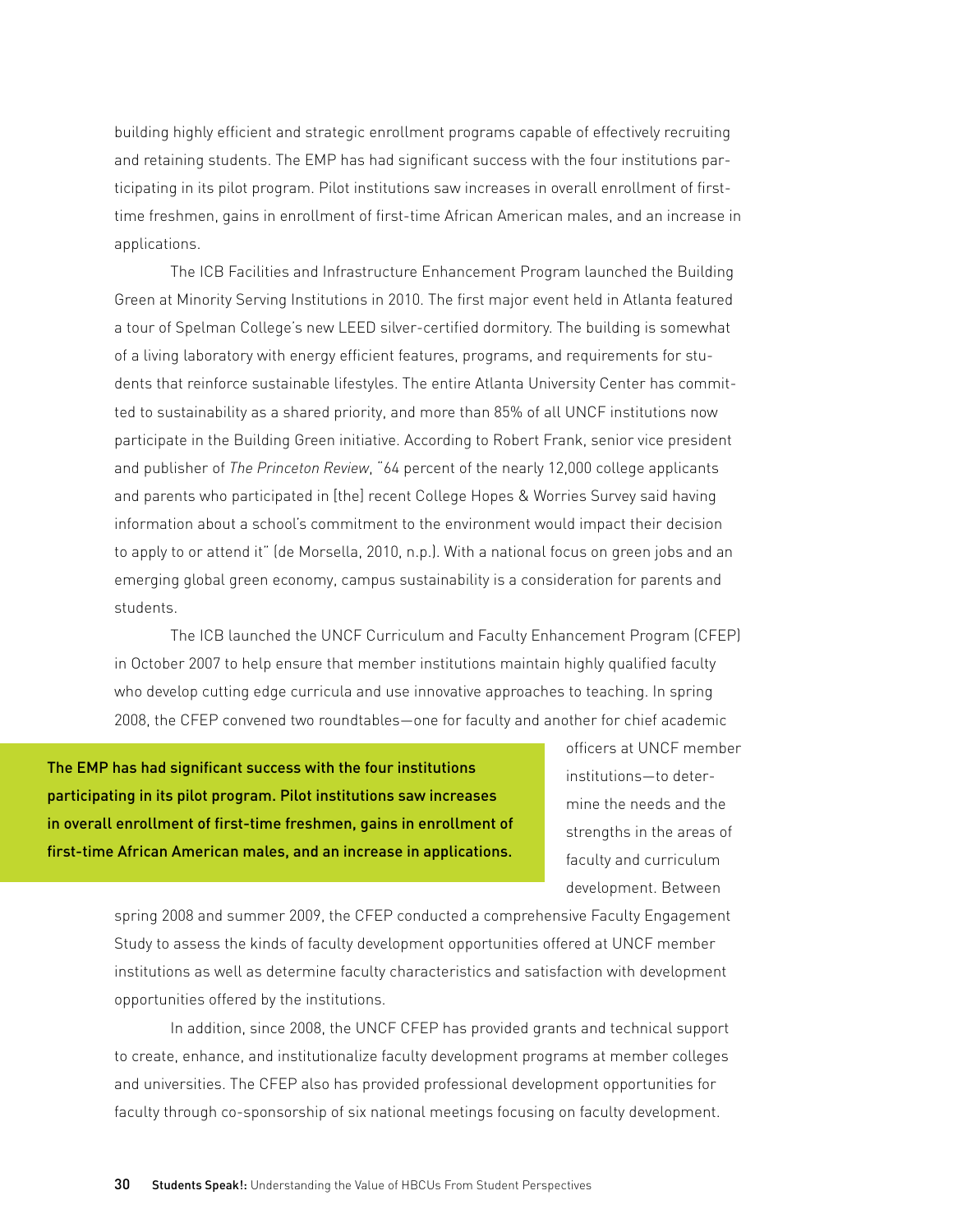Sponsorship has included financial support for three consecutive HBCU Faculty Development Network Symposia (October 2008, October 2009, and October 2010) and financial support for three consecutive symposia of the Faculty Resource Network (November 2007, November 2008, and November 2009).

These examples highlight progress UNCF member institution campuses are making to improve the overall academic and social experiences of students who choose to attend these institutions. In addition, beyond the value of this survey's data for UNCF member institutions and other HBCUs, the findings have implications for research, practice, and policy on a broader level. In the next sections, we briefly discuss these implications in turn.

#### **Research**

The limited sample size makes it difficult to draw definitive conclusions about the relevance of these themes for a more representative sample of students attending UNCF member institutions. For example, we know that, within the UNCF

Students who discussed costs did not delineate between when cost was or was not more of a factor; they simply reported that they were aware of many students who had to leave because they could not access the finances needed to continue.

network, 10% of students attending these institutions come from diverse racial and ethnic backgrounds. That number jumps to 20% when one includes all HBCUs. There has been some research (e.g., Closson & Henry 2008; Conrad, Brier, & Braxton, 1997) but not nearly enough devoted to understanding why these students find these institutions attractive. Understanding this attraction seems critically important as institutions seek to build from their historic mission and expand their capacity to serve a growing diverse population of potential college students.

In addition, we also know that retention from the freshman to sophomore year is a challenge among HBCUs, with some 39% of students leaving UNCF member institutions after the freshman year. Comments from students and faculty associated with a recently completed Mellon Network Assessment of UNCF institutions suggested that academic preparedness and financial needs were strong drivers of attrition at UNCF member institutions. Faculty members associated attrition with lack of academic preparedness in the early years and claimed that financial problems drove attrition beyond that freshman-sophomore transition point. Students who discussed costs did not delineate between when cost was or was not more of a factor; they simply reported that they were aware of many students who had to leave because they could not access the finances needed to continue. We recommend conducting research to understand how experiences on campus, academic preparedness, and access to financial resources work together to result in a successful match where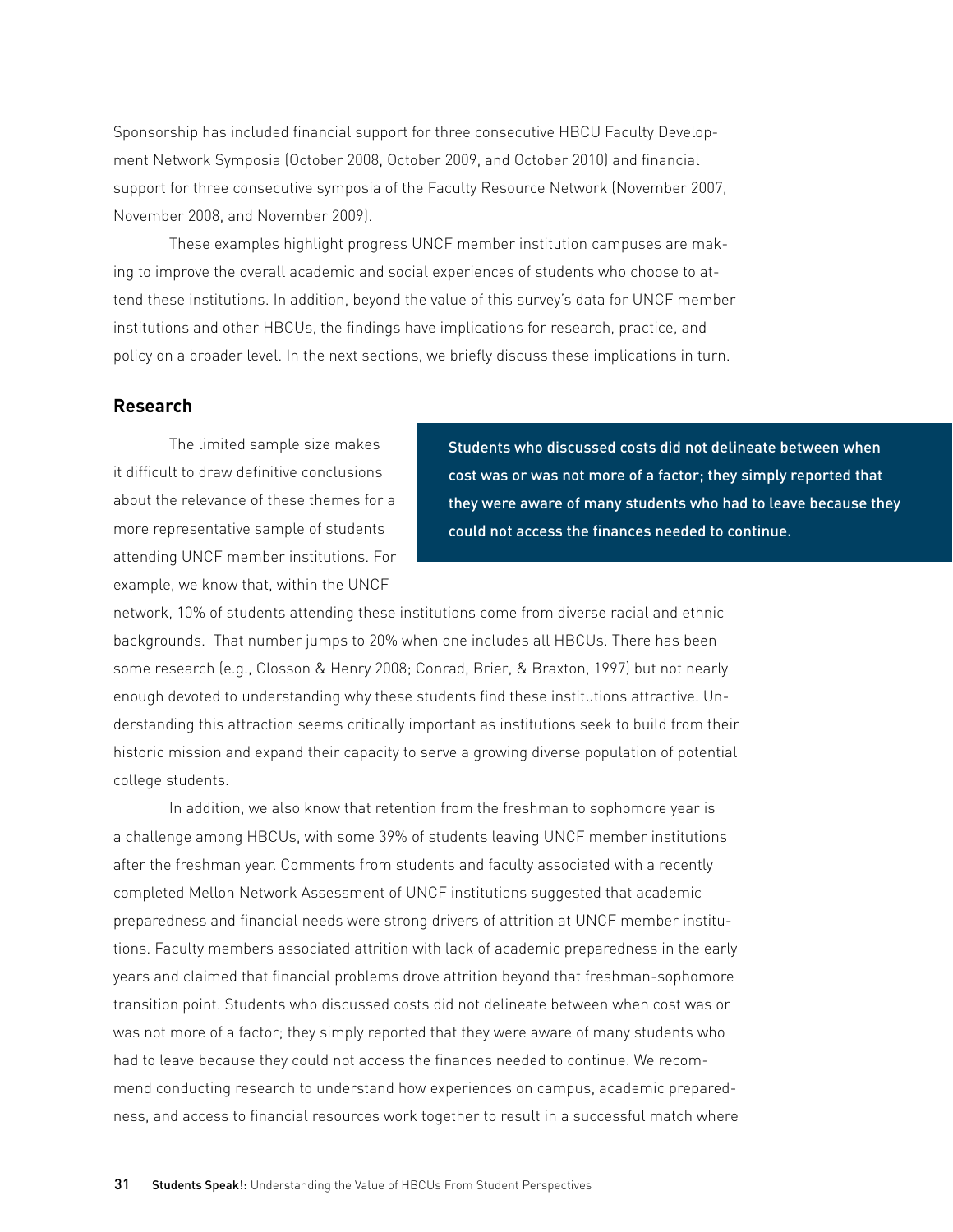students are able to complete their degrees. This research would require a focus on not only students who remain but also those who leave the institution to matriculate elsewhere.

### **Practice**

The overwhelming importance of campus fit—the extent to which students felt embraced, welcomed, and supported—mattered a great deal in students' assessment of why they chose their respective institution and what they valued most once enrolled. To what extent does the need for acceptance, validation, and support (academic and personal) drive

Essentially, institutions that establish a robust practice of gathering, analyzing, and using data to design, implement, and evaluate interventions intended to enhance student engagement will fare much better than institutions that fail to consistently use such practices.

how students make decisions about "match" and potential "goodness of fit?" Certainly not all students are able to visit institutions during the college search process, but for those who

did in our small sample, it was clear that the sense of feeling embraced and welcomed mattered in their decision-making process. What might this observation mean for HBCUs, minority-serving institutions, and other institutions of higher education? We speculate that it means more attention must be devoted to the campus climate and the opportunities that students will have to feel like they are a part of a community.

Based on precollege experiences, there are several strategies worth implementing and evaluating to gauge student expectations as well as their actual college experiences to gain relevant insights about what they have to say about campus climate and community. We highlight a select offering of such examples here:

- • Combine "high touch" (e.g., tours, student ambassadors) and "high tech" (i.e., Facebook, Twitter, and other social networking media) strategies to make explicit your approach to help potential and current students feel a part of the community and your approach to evaluate the effect of such practices.
- Capture and use data that help to inform your institution's understanding about precollege experiences and associated expectations that might influence student engagement on campus. Recently, Cole, Kennedy, and Ben-Avie (2009) discussed the importance of focusing on precollege data as strong predictors of campus engagement during college matriculation, especially during the first-year transition. Tools such as Beginning Student Survey, College Students Expectations Questionnaire, College Student Inventory, The Freshman Survey, Entering Student Survey, among others, all provide a means to gather important baseline data that can be useful in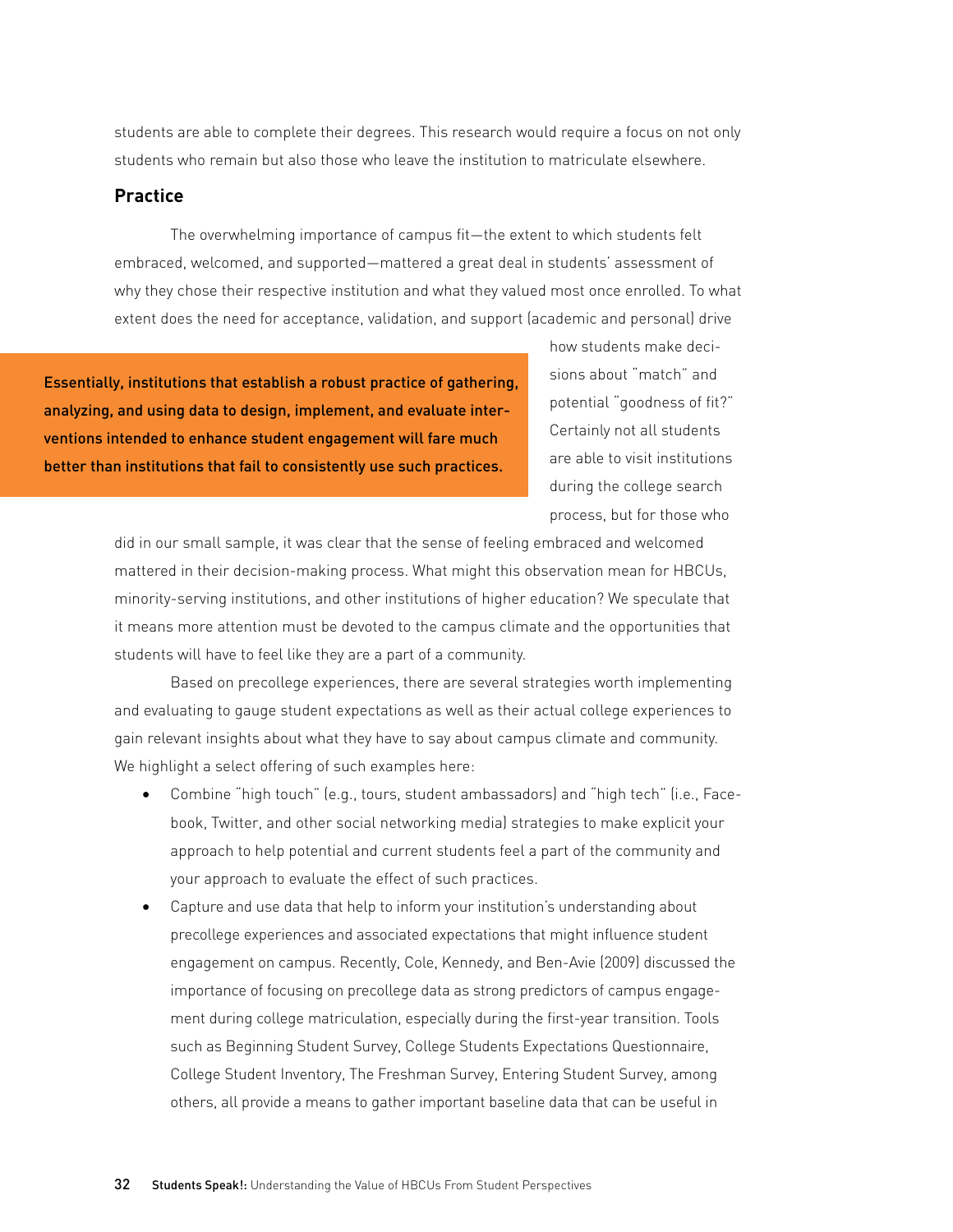tailoring the campus experience so it better meets the collective and individual needs of enrolled students. Many of these tools have companion surveys that can be administered in later years to assess changes over time.

- Beyond gathering data on precollege experience, it is also important that institutions engage in ongoing, periodic, cohort-based assessment activities to track progress over time, especially as new strategies are used to address concerns about differences between the types of experiences an institution endeavors to provide and what students actually experience and report through ongoing periodic assessment activities. Ongoing assessment is important in terms of both academic and cocurricular student life programs (Kuh, 1995; Pascarella & Terenzini, 2005). Disaggregating data by subgroups can also provide important perspectives on the extent to which findings are consistent across subpopulations.
- • As institutions develop strategic plans that include a focus on enhancing academic and co-curricular experiences, it is important to include opportunities to evaluate the extent to which new strategic objectives are understood and reflected throughout the institution by various stakeholders, including students.

Essentially, institutions that establish a robust practice of gathering, analyzing, and using data to design, implement, and evaluate interventions intended to enhance student engagement will fare much better than institutions that fail to consistently use such practices. Students who are more engaged academically and socially are more likely to experience success and persist.

#### **Policy**

On face value, policy implications might seem premature, yet we believe there are a few considerations worth noting. The most important consideration focuses on the overall weight of attention given to what students—current consumers—of higher education have to say about the value and benefit of attending HBCUs over other institutions. We posit that any framework created to assess a value proposition must include student input if we are to avoid the implicit, and sometimes explicit, tendency to make judgments about value purely based on principles or perspectives (e.g., post-racial) that may not represent realities that drive students to pursue these institutions.

Recently, a report by Long (2010) was released that called for an increase in data collection efforts by the federal government to improve the quality and quantity of information accessible to students and parents about institutional performance in four key areas. The recommendations were based on the author's assessment that the cost of earning a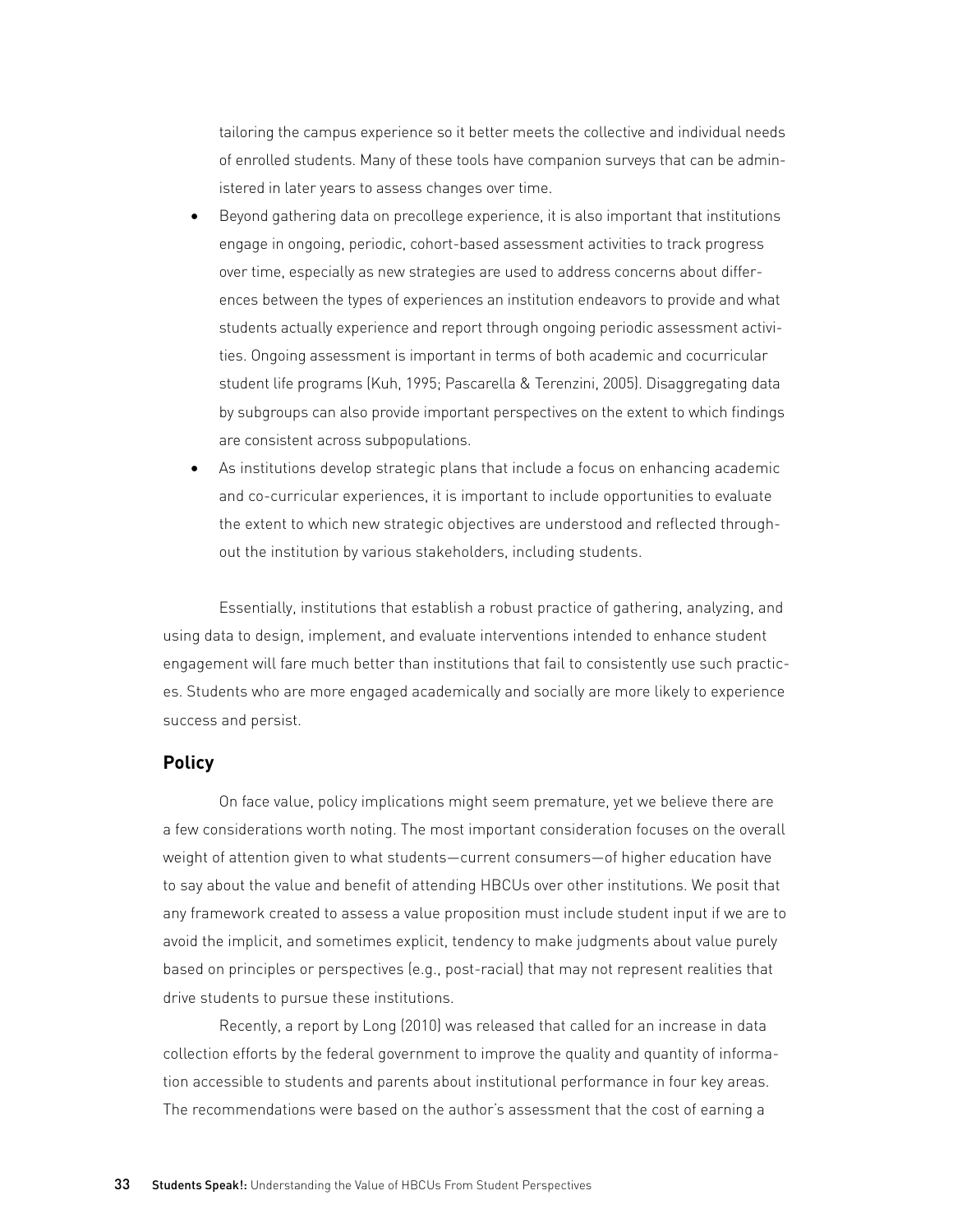college education has increased financial risks for students and tax payers; thus, it is vital that consumers have access to the right kind of data to inform the decision-making process. Many of the proposed data elements are already being tracked through various sources, including the Department of Education, but are difficult to access given the varied places consumers must search to locate information. Four broad categories of information that are organized and disseminated through the government need to be made easily available to families:

- Institutional Characteristics—Data about a variety of attributes, including level/sector; major and degrees available; size; location; demographic profile of students; and level of selectivity
- Cost and Affordability—Data on list price; typical aid support; typical level of financial age based on median income; average level of debt incurred by students, disaggregated for the entire student body and Pell grant recipients; average amount of debt compared with peer institutions; and loan default rates
- • College Experience and Value-Added Measures—Data on expenditures per student; expenditures on instruction; student services and academic supports; faculty characteristics; class size; student satisfaction; course completion rates; retention rates; graduation rates; and time to degree; success rates of peer institutions with similar student populations; and overall level of resources
- Potential Benefits and Returns—Data on employment rates after graduation; salary information over time; alumni satisfaction; and employer satisfaction with graduates

 It is beyond the scope of this report to engage in a critical analysis of each of these components or analyze the value and benefit associated with having the government invest in data collection efforts to capture and disseminate this information in a more coordinated fashion. However, within the College Experience and Value-Added Measures category, expanding data on student satisfaction to include student engagement might offer deeper perspective on the extent to which students report a deeper sense of engagement with the institution. An extensive body of research documents the relationship between campus environment and student outcomes (Davis, 1994; Hurtado et al., 1998; Oucault & Skewes-Cox, 2002). One of the most popular ways in which many institutions assess campus climate is through the National Survey of Student Engagement (NSSE). Since the creation of NSSE 10 years ago, nearly 1,500 institutions of higher education have participated in one or more of their surveys. Clearly, incorporating data on student engagement needs to be included in frameworks designed to help students make informed choices about which colleges and universities are the best fit for their individual needs. The expense associated with conduct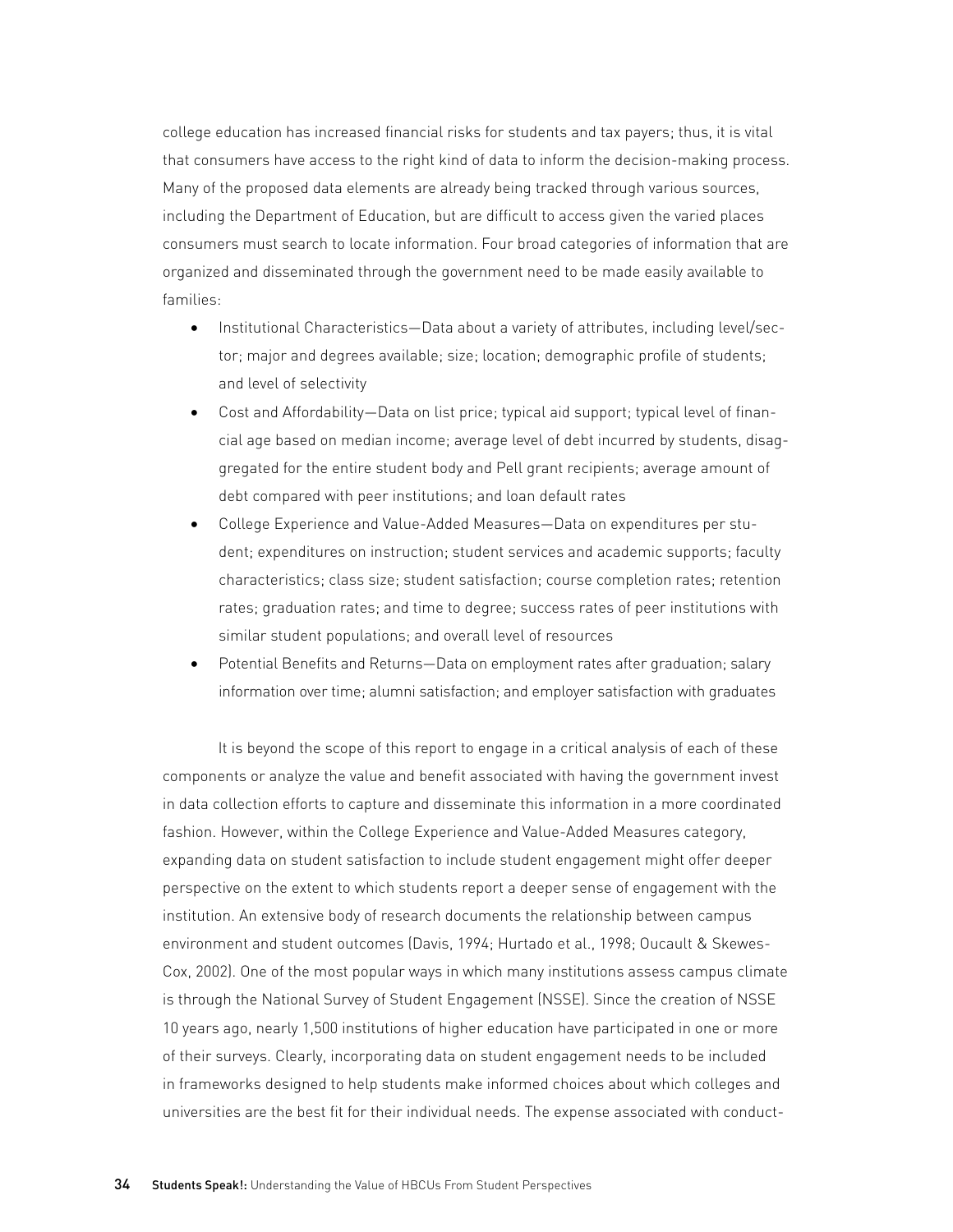ing a NSSE survey may challenge institutions with limited financial resources, but it is only one means for assessing data on the reported level of student engagement on campus. The National Resource Center for First-Experiences and Students in Transition provides access to a database that includes assessment tools for use throughout the collegiate experience to understand student engagement and student satisfaction. As higher education continues to come under increased scrutiny for improving student outcomes, student perspectives about the campus experiences must remain a vital part of the conversation about value proposition.

It is clear that students have a barrage of information to manage as they make critical decisions about where to invest their time and resources toward earning a college degree. We do not take lightly that the proposition of financing a college education is much like a business investment wherein both risks and benefits come with the decisions that are

made. Yet, even as we frame the process as a business decision, it is important that we not minimize or overlook aspects of "match" that go beyond easily quantifiable data (e.g., academic major, level of belonging, level of per-

Students are not homogenous; they come from different backgrounds and need different things at different points in their lives.

sonal support, etc.) that ultimately might make the difference between a student persisting or dropping out. Recall the comment made at the beginning of this report by the young man who noted his HBCU was "the only one [where] I felt like I was a part of something larger."

Students are not homogenous; they come from different backgrounds and need different things at different points in their lives. It is for this reason that we continue to need a diverse set of higher education options, including HBCUs, to meet individual needs. Students in our sample clearly found value in attending institutions that provided them with an opportunity to learn from and interact with students to whom they had little exposure during the elementary and secondary education experiences. Students valued what it felt like to have faculty members who inspired and encouraged them when the "going was tough" or when they found themselves struggling, both academically and personally. HBCUs are not the only institutions that can offer this kind of "ethic of care" within the learning environment, yet this service has been and continues to be a part of their historic mission and something they have created a track record for doing well.

We need to be certain that we are not overlooking these aspects of match, especially as the rate of first-generation and underrepresented minorities going to college increases. If we are going to be transparent with students and those adults helping to finance their education, we need to make sure that we are approaching this process from a balanced perspective and that students know and understand their potential for success based on the institution's experience serving students who might reflect their own broadly defined demographic profile.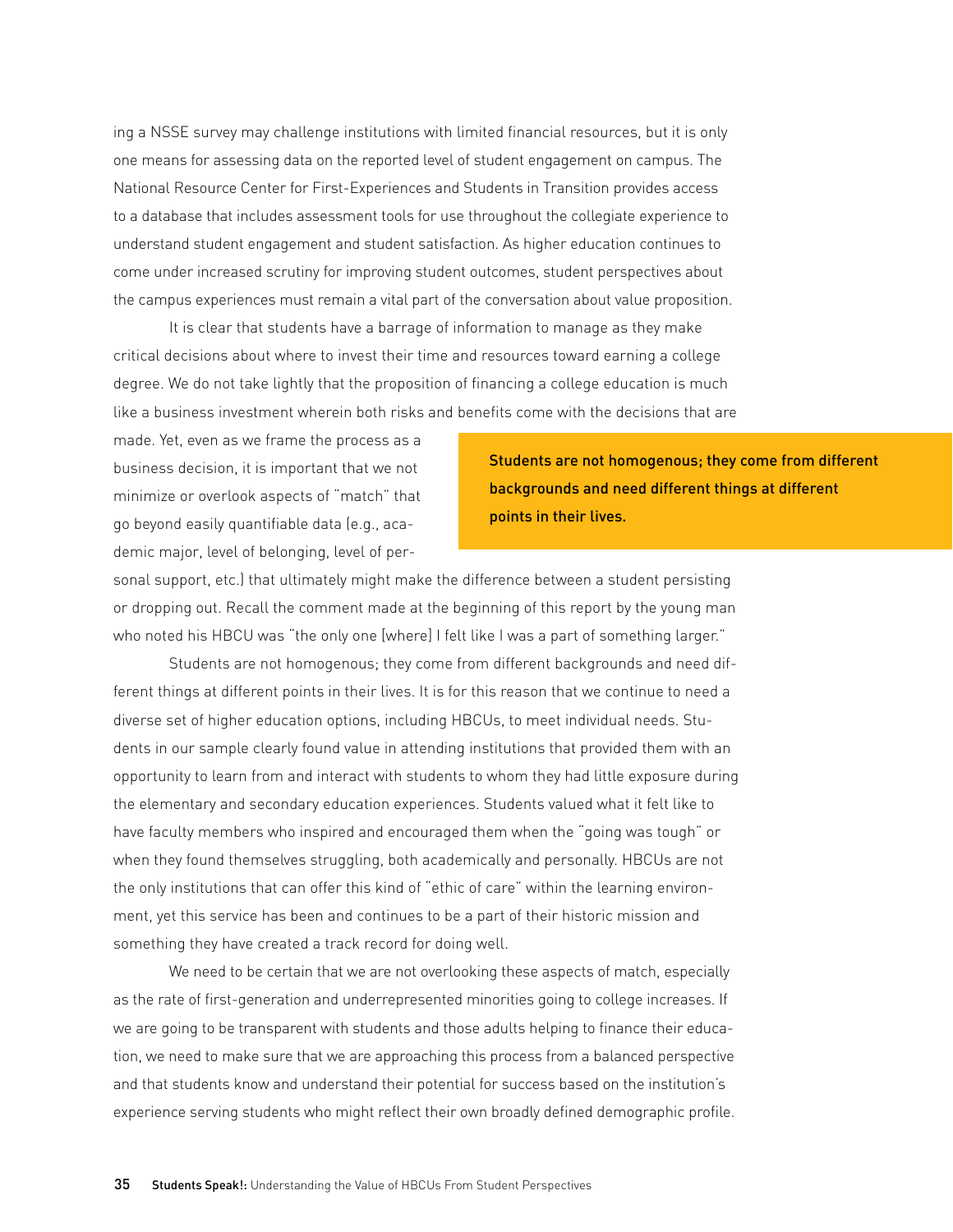

#### **References**

- Allen, W. (1992). The color of success: African American college student outcomes at predominately white and historically black colleges. *Harvard Educational Review, 62,* 26–44.
- Banks, J. A. (1997). Multicultural education: Characteristics and goals. In J. A. Banks & C. A. M. Banks (Eds.), *Multicultural education: Issues and perspectives* (3rd ed., pp. 3**–**31). Boston: Allyn and Bacon.
- Bashi, V., & McDaniel, A. (1997). A theory of immigration and racial stratification. *Journal of Black Studies, 27,* 668–682.
- Beach, A. L. (2002). *Strategies to improve college teaching: The role of different levels of organizational influence on faculty instructional practices.* Unpublished doctoral dissertation, Michigan State University, East Lansing.
- Bridges, B. K., Kinzie, J., Laird, T. F. N., & Kuh, G. D. (2008). Student engagement and student success at historically black and Hispanic-serving institutions. In M. Gasman, B. Baez., & C. S. V. Turner (Eds.), *Understanding minority-serving institutions* (pp. 217–234). New York: State University of New York Press.
- Brown, M.C. III, & Freeman, K. (2002). Guest editors' introduction. *The Review of Higher Education, 25,* 241–261.
- Bryce-Laporte, R. (1972). Black immigrants: The experience of invisibility and inequality. *Journal of Black Studies, 3,* 29–56.
- Chang, M. J., Denson, N., Saenz, V., & Misa, K. (2006) The educational benefits of sustaining cross-racial interaction among undergraduates. *The Journal of Higher Education, 77,* 430–455.
- Closson, R. B., & Henry, W. J (2008). The social adjustment of undergraduate white students in the minority on an historically black campus. *Journal of College Student Development 49*, 517–534.
- Cole, J. S., Kennedy, M., & Ben-Avie, M. (2009). The role of precollege data in assessing and understanding student engagement in college. *New Directions for Institutional Research, 141,* 55–69.
- Conrad, C. F., Brier, E. M., & Braxton, J. M (1997). Factors contributing to the matriculation of white students in public HBCUs. *Journal for a Just and Caring Education, 3*(1), 37–62.
- Davis, J. E. (1994). College in black and white: Campus environment and academic achievement of African American males. *Journal of Negro Education, 63,* 620–633.
- Delpit, L. (2006). *Other people's children: Cultural conflict in the classroom*. New York: The New Press. de Morsella, T. (2010, May 5). The most environmentally responsible colleges profiled in free guidebook. *The Green Economy Post.* Retrieved from http://greeneconomypost.com/environmentallyresponsible-colleges-free-guidebook-9789.htm
- Drewery, H. N., & Doermann, H. (2001). *Stand and prosper. Private black colleges and their students*. Princeton, NJ: Princeton University Press.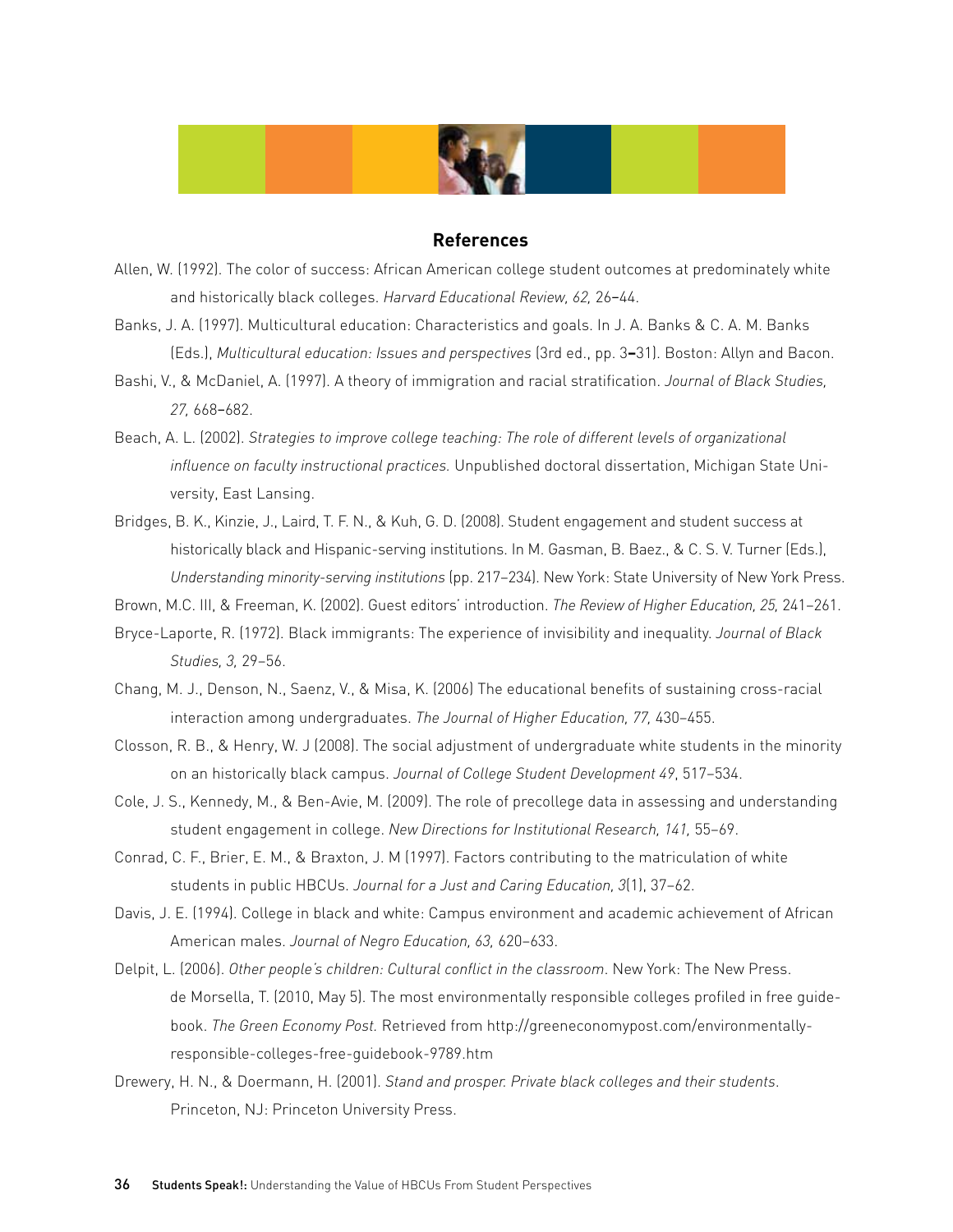Fleming, J. (1984). *Blacks in college*. San Francisco: Jossey-Bass.

- Frederick D. Patterson Research Institute. (2010). The U.S. economy needs minority college graduates and HBCUs can produce them [Fact Sheet]. Retrieved from http://www.uncf.org/fdpri.
- Freeman, K. (1999). Black college and college choice: Characteristics of students who choose HBCUs. *The Review of Higher Education, 25,* 349–358.
- Freeman, K., & Cohen, R. (2001). Bridging the gap between economic development and cultural empowerment: HBCUs' challenges for the future. *Urban Education, 36,* 585–596.
- Fries-Britt, S., & Turner, B. (2002). Uneven stories: Successful black collegians at a black and white campus. *The Review of Higher Education, 25,* 315–330.
- Gasman, M. (2008). *Envisioning black colleges: A history of the United Negro College Fund*. Baltimore: John Hopkins University Press.
- Goodwin, L. (2002). Teacher preparation and the education of immigrant children. *Education and Urban Society, 34,* 156–172.
- Guiffrida, D. (2005). Othermothering as a framework for understanding African American students' definitions of student-centered faculty. *The Journal of Higher Education, 76,* 701–723.
- Hurtado, S., Milem, J. F., Clayton-Pedersen, A. R., & Allen, W. R. (1998). Enhancing campus climates for racial/ethnic diversity: Educational policy and practice. *The Review of Higher Education, 21,* 279–302.
- Hytche, W. P (1990). Historically black institutions forge linkages with African nations. *Educational Record, 71*(2), 19–21.
- Kent, M. M. (2007). Immigration and America's black population. *Population Bulletin*, *62*(4), 1–17.
- Kozol, J. (2005). *Shame of a nation: The restoration of apartheid schooling in America.* New York: Random House.
- Kuh, G. D. (1995). The other curriculum: Out-of-class experiences associated with student learning and personal development. *Journal of Higher Education, 66,* 123–155.
- Kuh, G. D., & Umbach, P. D. (2005). Experiencing diversity: What can we learn from liberal arts colleges? *Liberal Education, 91*(1), 14–21.
- Ladson-Billings, G. (1999). Preparing teachers for diverse populations: A critical race theory perspective. *Review of Research in Education, 24*, 211–247.
- Logan, J. (2007). Who are the other African Americans? Contemporary African and Caribbean Immigrants in the United States. In Y. Shaw-Taylor & S. A. Tuch (Eds.), *The other African Americans: Contemporary African and Caribbean immigrants in the United States* (pp. 49–67). Lanham, MD: Rowman and Littlefield.
- Long, B. T. (2010). *Grading higher education: Giving consumers the information they need.* Washington, DC: Center for American Progress and Brookings Institute.
- Maxwell, J. A. (1996). *Qualitative research design: An interactive approach*. Thousand Oaks, CA: Sage.
- Murphy, J. (1980). *Getting the facts: A fieldwork guide for evaluators and policy analysts.* Santa Monica, CA: Goodyear Publishing.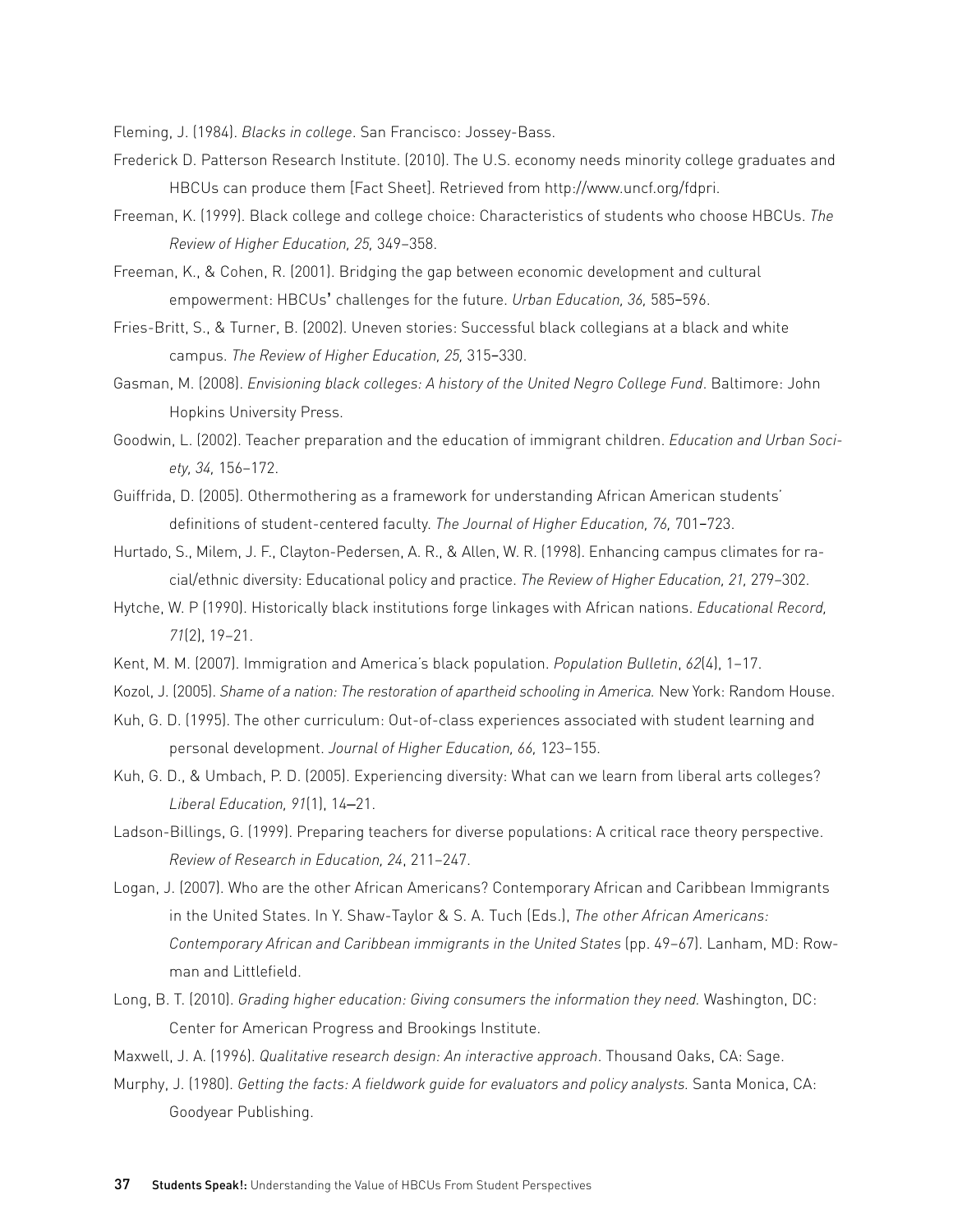- Myrick-Harris, C., & Nagle, B. (2011). *The UNCF faculty engagement study*. Atlanta, GA: UNCF Institute for Capacity Building.
- Nagda, B. A., Gregerman, S. R., Jonides, J., Hippel, W., & Lerner, J. S. (1998).Undergraduate student-faculty research partnerships affect student retention. *The Review of Higher Education, 22,* 55–72.
- Nettles, M. (Ed.). (1988). *Toward black undergraduate student equity in American higher education*. Westport, CT: Greenwood Press.
- Oucault, C. L., & Skewes-Cox, T. E. (2002). Involvement, interaction, and satisfaction: The human environment at HBCUs. *The Review of Higher Education, 25,* 241–261.
- Palmer, R., & Gasman, M. (2008). "It takes a village to raise a child": The role of social capital in promoting academic success for African American men at a black college*. Journal of College Student Development, 49*(1), 52–70.
- Pascarella, E., & Terenzini, P. (2005). *How college affects students: A third decade of research (Vol. 2)*. San Francisco: Jossey-Bass.
- Sleeter, C. E. (2001). Preparing teachers for culturally diverse schools: Research and the overwhelming presence of whiteness. *Journal of Teacher Education*, *52*(2), 94–106.
- Strauss, A., & Corbin, J. (1998). *Basics of qualitative research: Techniques and procedures for developing grounded theory* (2nd ed.). Thousand Oaks, CA: Sage.
- Tatum, B. (1997). *Why are all the black kids sitting together in the cafeteria? And other conversations about race.* New York: Basic Books.
- Tatum, B. (2007*). Can we talk about race? And other conversations in an era of school resegregation*. Boston, MA: Beacon Press.
- Tinto, V. (1993). *Leaving college: Rethinking the causes and cures of student attrition* (2nd ed.). Chicago, IL: University of Chicago Press.
- Williams, L. (2010, October 12). Why this FAMU freshman chose an HBCU over Harvard. *The Root.* Retrieved from http://www.theroot.com/views/16-year-old-famu-freshman-talks-about-choosing-hbcu-overharvard